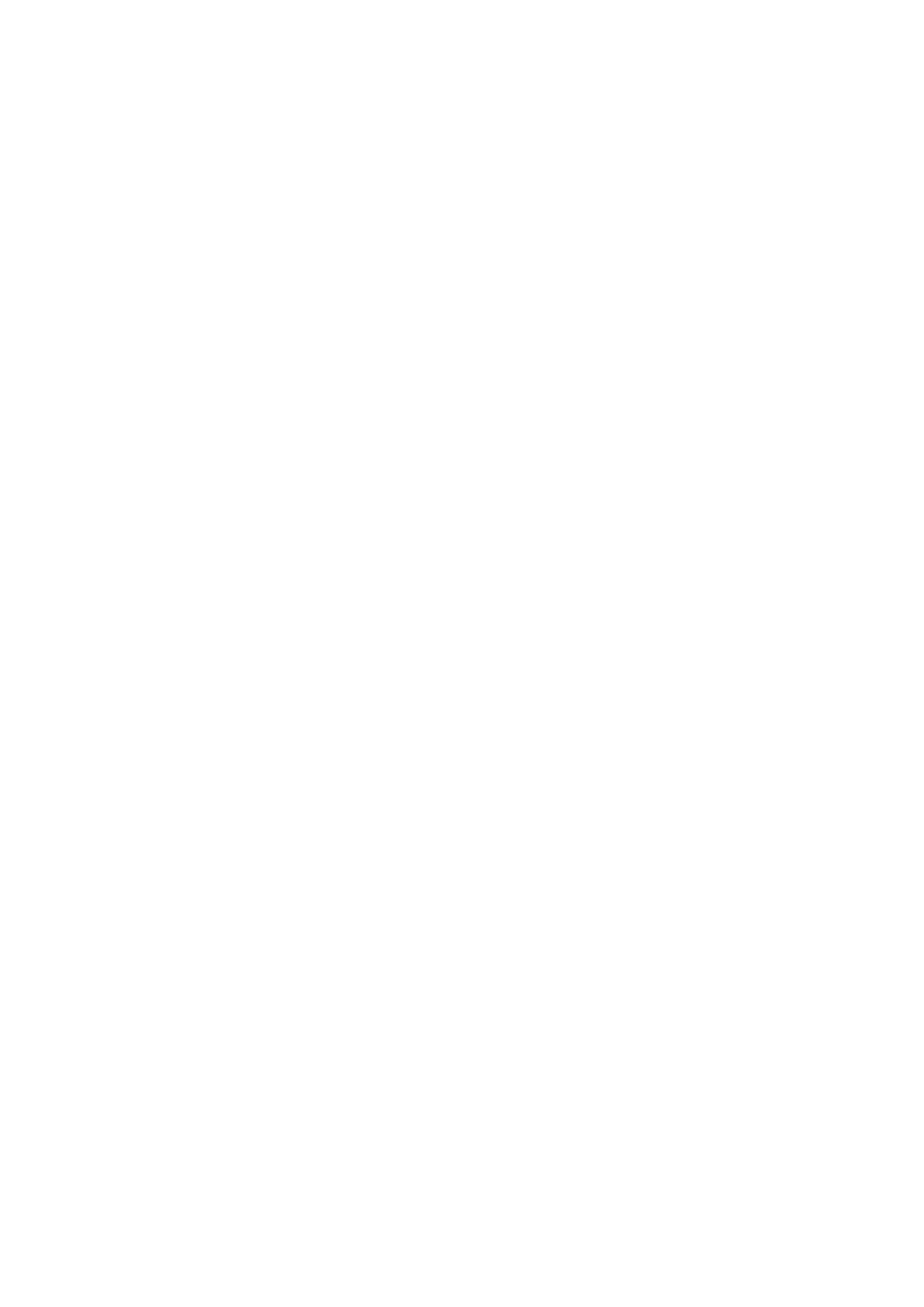# **EUROPEAN AGREEMENT SUPPLEMENTING THE CONVENTION ON ROAD TRAFFIC OPENED FOR SIGNATURE AT VIENNA ON 8 NOVEMBER 1968**

<span id="page-2-0"></span> THE CONTRACTING PARTIES, BEING ALSO PARTIES TO THE CONVENTION ON ROAD TRAFFIC OPENED FOR SIGNATURE AT VIENNA ON 8 NOVEMBER 1968,

 DESIRING to achieve greater uniformity in the rules governing road traffic in Europe and to ensure a higher level of protection of the environment,

HAVE AGREED as follows:

# Article 1

1. The Contracting Parties, being also Parties to the Convention on Road Traffic opened for signature at Vienna on 8 November 1968, shall take appropriate measures to ensure that the traffic rules in force and technical requirements to be satisfied by wheeled vehicles registered in their territories conform in substance to the provisions of the annex to this Agreement.

2. Provided that they are in no way incompatible with the provisions of the annex to this Agreement,

 (a) the said rules need not reproduce such of those provisions as apply to situations which do not arise in the territories of the Contracting Parties in question;

(b) the said rules may include provisions not contained in the annex.

3. The provisions of this article shall not require Contracting Parties to prescribe penalties for any violation of such of the provisions of the annex as are reproduced in their traffic rules.

# Article 2

1. This Agreement shall be open until 31 December 1972<sup>\*</sup> for signature by States which are signatories to the Convention on Road Traffic opened for signature at Vienna on 8 November 1968, or have acceded thereto, and are either members of the United Nations Economic Commission for Europe or have been admitted to the Commission in a consultative capacity in conformity with paragraph 8 of the terms of reference of the Commission.

2. This Agreement shall be subject to ratification after the State concerned has ratified the Convention on Road Traffic opened for signature at Vienna on 8 November 1968, or has acceded thereto. The instruments of ratification shall be deposited with the Secretary-General of the United Nations.

3. This Agreement shall remain open for accession by any of the States referred to in paragraph 1 of this article which are Parties to the Convention on Road Traffic opened for signature at Vienna on 8 November 1968. The instruments of accession shall be deposited with the Secretary-General.

 $\overline{a}$ \* Corrigendum of 22 August 1972 (E/ECE/813-E/ECE/TRANS/567/Corr.1).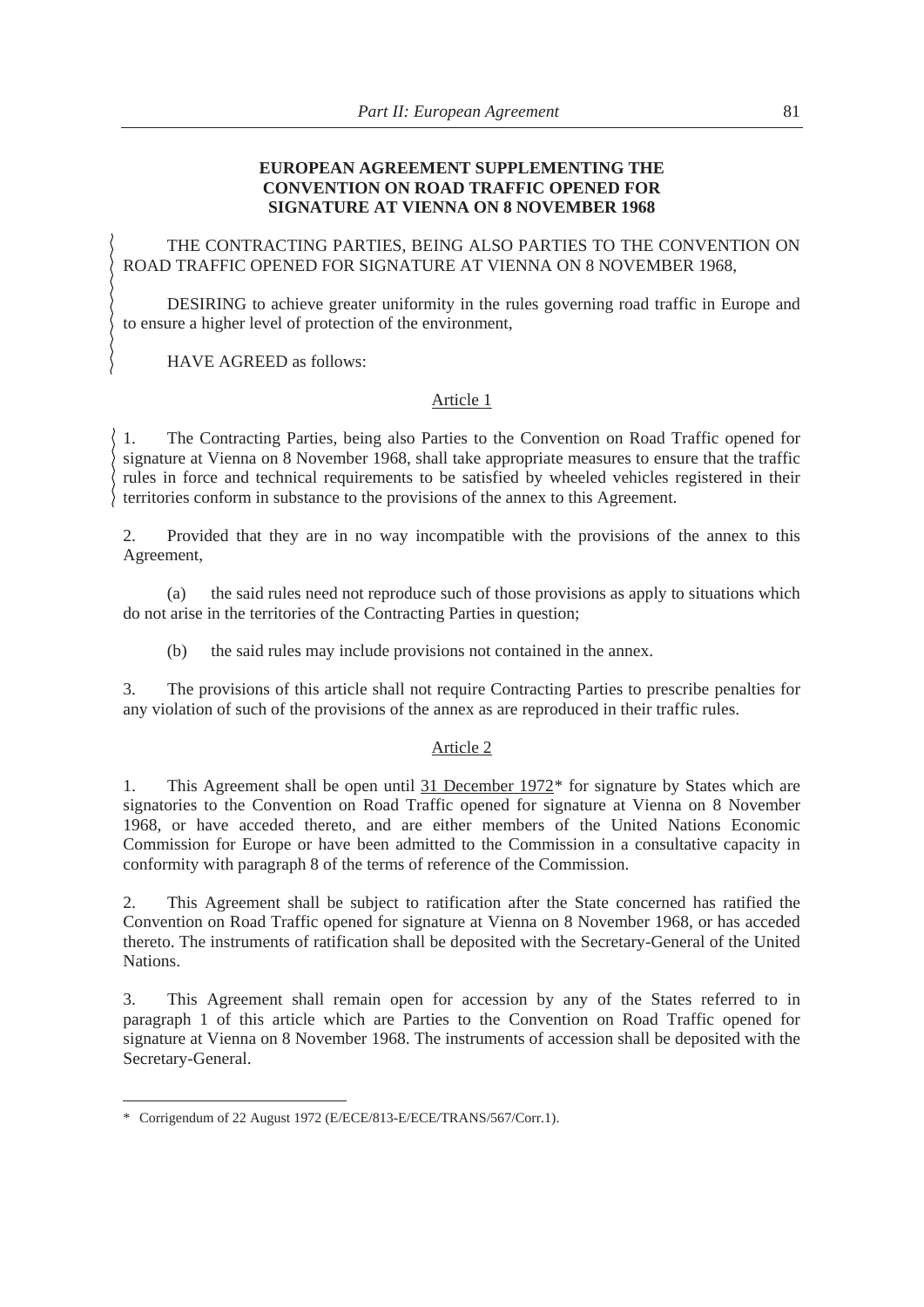# Article 3

1. Any State may, at the time of signing or ratifying this agreement, or of acceding thereto, or at any time thereafter, declare by notification addressed to the Secretary-General that the Agreement shall become applicable to all or any of the territories for the international relations of which it is responsible. The Agreement shall become applicable to the territory or territories named in the notification thirty days after the receipt of the notification by the Secretary-General or on the date of entry into force of the Agreement for the State making the notification, whichever is the later.

2. Any State which has made a declaration under paragraph 1 of this article may at any time thereafter declare by notification addressed to the Secretary-General that the Agreement shall cease to be applicable to the territory named in the notification and the Agreement shall cease to be applicable to such territory one year from the date of receipt by the Secretary-General of the notification.

# Article 4

1. This Agreement shall enter into force twelve months after the date of deposit of the tenth instrument of ratification or accession.

2. For each State ratifying, or acceding to, this Agreement after the deposit of the tenth instrument of ratification or accession, the Agreement shall enter into force twelve months after the date of deposit by such State of its instrument of ratification or accession.

3. If the date of entry into force applicable in pursuance of paragraphs 1 and 2 of this article precedes that resulting from the application of Article 47 of the Convention on Road Traffic opened for signature at Vienna on 8 November 1968, this Agreement shall enter into force within the meaning of paragraph 1 of this article on the later of those two dates.

# Article 5

 Upon its entry into force, this Agreement shall terminate and replace, in relations between the Contracting Parties, the provisions concerning road traffic contained in the European Agreement supplementing the Convention on Road Traffic and the Protocol on Road Signs and Signals of 1949 signed at Geneva on 16 September 1950 and the European Agreement on the Application of Article 23 of the 1949 Convention on Road Traffic concerning the Dimensions and Mass of Vehicles permitted to travel on certain roads of the Contracting Parties, signed at Geneva on 16 September 1950.

# Article 6

1. After this Agreement has been in force for twelve months, any Contracting Party may propose one or more amendments to the Agreement. The text of any proposed amendment, accompanied by an explanatory memorandum, shall be transmitted to the Secretary-General, who shall communicate it to all Contracting Parties. The Contracting Parties shall have the opportunity of informing him within a period of twelve months following the date of its circulation whether they: (a) accept the amendment; or (b) reject the amendment; or (c) wish that a conference be convened to consider the amendment. The Secretary-General shall also transmit the text of the proposed amendment to the other States referred to in article 2 of this Agreement.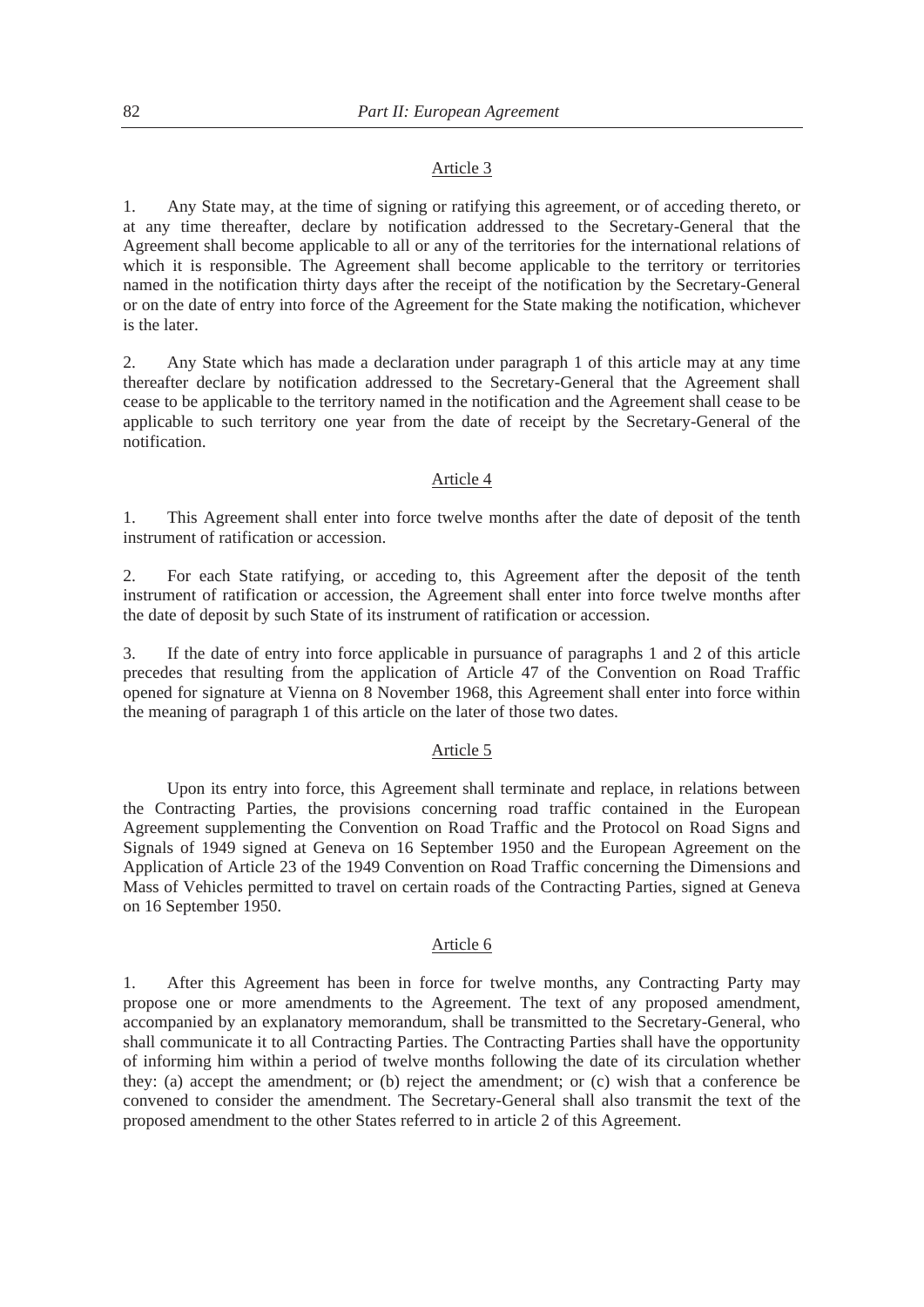2. (a) Any proposed amendment communicated in accordance with paragraph 1 of this article shall be deemed to be accepted if within the period of twelve months referred to in the preceding paragraph less than one third of the Contracting Parties inform the Secretary-General that they either reject the amendment or wish that a conference be convened to consider it. The Secretary-General shall notify all Contracting Parties of each acceptance or rejection of any proposed amendment and of requests that a conference be convened. If the total number of such rejections and requests received during the specified period of twelve months is less than one third of the total number of Contracting Parties the Secretary-General shall notify all Contracting Parties that the amendment will enter into force six months after the expiry of the period of twelve months referred to in paragraph 1 of this article for all Contracting Parties except those which, during the period specified, have rejected the amendment or requested the convening of a conference to consider it.

 (b) Any Contracting Party which, during the said period of twelve months, has rejected a proposed amendment or requested the convening of a conference to consider it may at any time after the end of such period notify the Secretary-General that it accepts the amendment, and the Secretary-General shall communicate such notification to all the other Contracting Parties. The amendment shall enter into force, with respect to the Contracting Party which has notified its acceptance, six months after the date on which the Secretary-General received the notification.

3. If a proposed amendment has not been accepted in accordance with paragraph 2 of this article and if within the period of twelve months specified in paragraph 1 of this article less that half of the total number of the Contracting Parties inform the Secretary-General that they reject the proposed amendment and if at least one third of the total number of Contracting Parties, but not less that five, inform him that they accept it or wish a conference to be convened to consider it, the Secretary-General shall convene a conference for the purpose of considering the proposed amendment or any other proposal which may be submitted to him in accordance with paragraph 4 of this article.

4. If a conference is convened in accordance with paragraph 3 of this article, the Secretary-General shall invite to it all the Contracting Parties and the other States referred to in article 2 of this Agreement. He shall request all States invited to the Conference to submit to him, at least six months before its opening date, any proposals which they may wish the Conference to consider in addition to the proposed amendment and shall communicate such proposals, at least three months before the opening date of the Conference, to all States invited to the Conference.

5. (a) Any amendment to this Agreement shall be deemed to be accepted if it has been adopted by a two thirds majority of the States represented at the Conference, provided that such majority comprises at least two-thirds of the Contracting Parties represented at the Conference. The Secretary-General shall notify all Contracting Parties of the adoption of the amendment, and the amendment shall enter into force twelve months after the date of this notification for all Contracting Parties except those which during that period have notified the Secretary-General that they reject the amendment.

 (b) A Contracting Party which has rejected an amendment during the said period of twelve months may at any time notify the Secretary-General that it accepts the amendment, and the Secretary-General shall communicate such notification to all the other Contracting Parties. The amendment shall enter into force, with respect to the Contracting Party which has notified its acceptance, six months after receipt by the Secretary-General of the notification or at the end of the said period of twelve months whichever is later.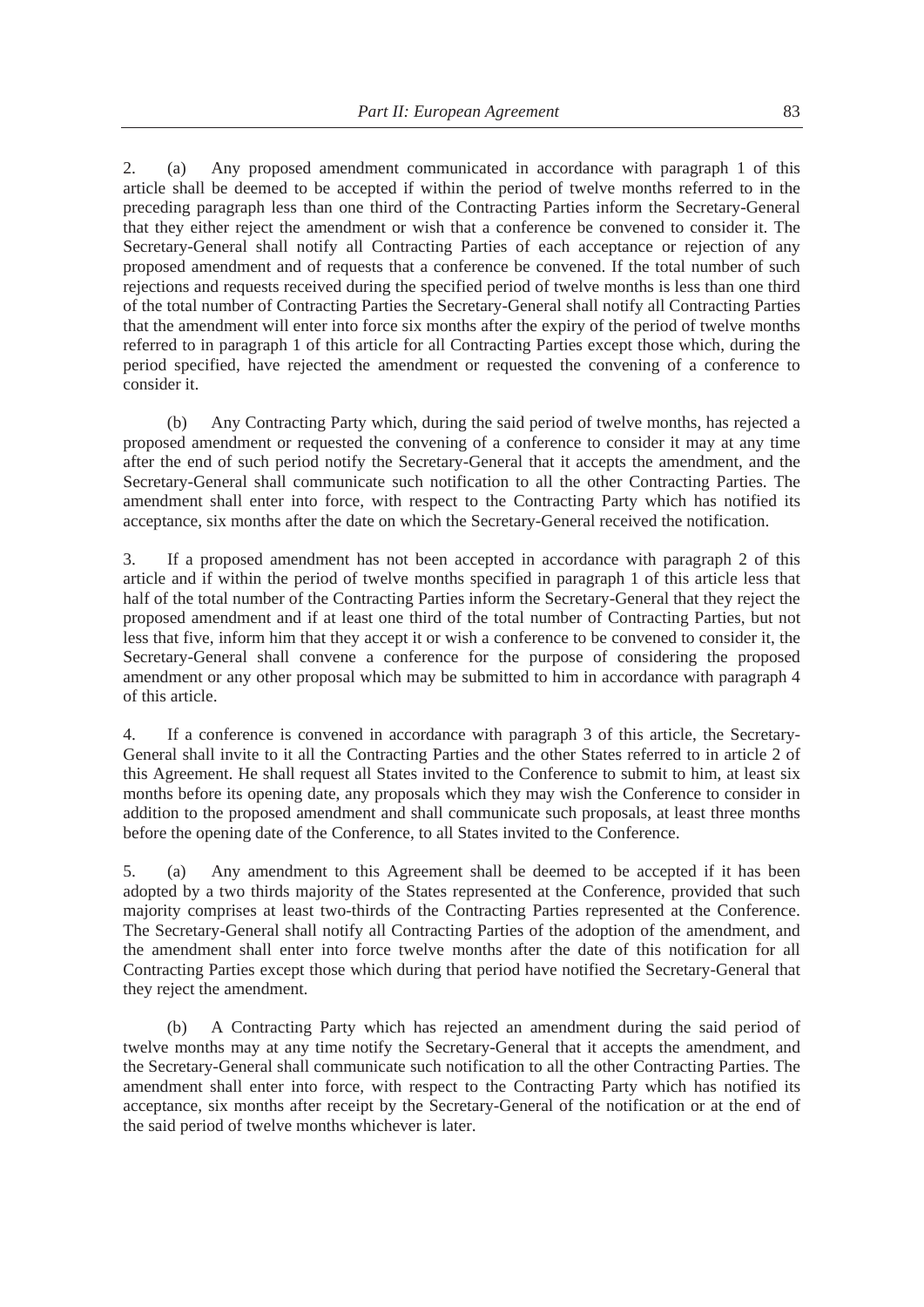6. If the proposed amendment is not deemed to be accepted pursuant to paragraph 2 of this article and if the conditions prescribed by paragraph 3 of this article for convening a conference are not fulfilled, the proposed amendment shall be deemed to be rejected.

7. Independently of the amendment procedure prescribed in paragraphs 1-6 of this article, the annex to this Agreement may be amended by agreement between the competent administrations of all Contracting Parties. If the administration of a Contracting Party states that its national law obliges it to subordinate its agreement to the grant of a specific authorization or to the approval of a legislative body, the competent administration of the Contracting Party in question shall be considered to have consented to the amendment to the annex only at such time as it notifies the Secretary-General that it has obtained the required authorization or approval. The agreement between the competent administrations may provide that, during a transitional period, the former provisions of the annex shall remain in force, in whole or in part, simultaneously with the new provisions. The Secretary-General shall appoint the date of entry into force of the new provisions.

8. Each State shall, at the time of signing, ratifying, or acceding to, this Agreement, inform the Secretary-General of the name and address of its administration competent in the matter of agreement as contemplated in paragraph 7 of this article.

# Article 7

 Any Contracting Party may denounce this Agreement by written notification addressed to the Secretary-General. The denunciation shall take effect one year after the date of receipt by the Secretary-General of such notification. Any Contracting Party which ceases to be a Party to the Convention on Road Traffic opened for signature at Vienna on 8 November 1968 shall on the same date cease to be a Party to this Agreement.

# Article 8

 This Agreement shall cease to be in force if the number of Contracting Parties is less than five for any period of twelve consecutive months, or at such time as the Convention on Road Traffic opened for signature at Vienna on 8 November 1968 ceases to be in force.

#### Article 9

1. Any dispute between two or more Contracting Parties which relates to the interpretation or application of this Agreement and which the Parties in dispute are unable to settle by negotiation or other means of settlement shall be referred to arbitration if any of the Contracting Parties in dispute so requests, and shall, to that end, be submitted to one or more arbitrators selected by mutual agreement between the Parties in dispute. If the Parties in dispute fail to agree on the choice of an arbitrator or arbitrators within three months after the request for arbitration, any of those Parties may request the Secretary-General of the United Nations to appoint a single arbitrator to whom the dispute shall be submitted for decision.

2. The award of the arbitrator or arbitrators appointed in accordance with paragraph 1 of this article shall be binding upon the Contracting Parties in dispute.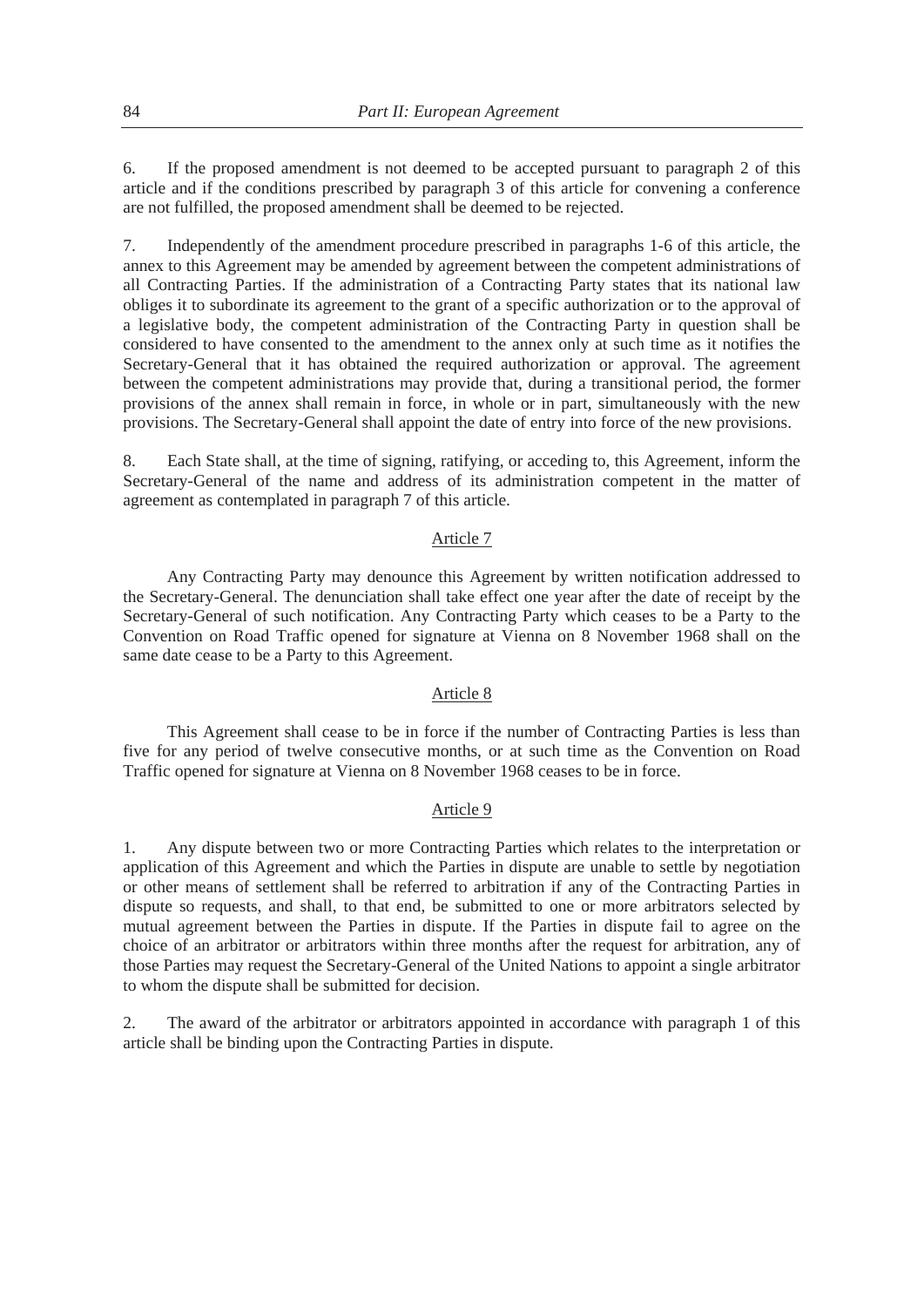# Article 10

 Nothing in this Agreement shall be construed as preventing a Contracting Party from taking such action, compatible with the provisions of the Charter of the United Nations and limited to the exigencies of the situation, as it considers necessary to its external or internal security.

# Article 11

1. Any State may, at the time of signing this Agreement or of depositing its instrument of ratification or accession, declare that it does not consider itself bound by article 9 of this Agreement. Other Contracting Parties shall not be bound by article 9 with respect to any Contracting Party which has made such a declaration.

2. Reservations to this Agreement, other than the reservation provided for in paragraph 1 of this article, shall be permitted on condition that they are formulated in writing and, if formulated before the deposit of the instrument of ratification or accession, are confirmed in that instrument.

3. Any State shall, at the time of depositing its instrument of ratification of this Agreement or of accession thereto, notify the Secretary-General in writing to what extent any reservation made by it to the Convention on Road Traffic opened for signature at Vienna on 8 November 1968 apply to this Agreement. Any reservations to the Convention on Road Traffic which have not been included in the notification made at the time of depositing the instrument of ratification of this Agreement or of accession thereto shall be deemed to be inapplicable to this Agreement.

4. The Secretary-General shall communicate the reservations and notifications made pursuant to this article to all States referred to in article 2 of this Agreement.

5. Any State which has made a declaration, a reservation or a notification under this article may withdraw it at any time by notification addressed to the Secretary-General.

6. Any reservation made in accordance with paragraph 2 or notified in accordance with paragraph 3 of this article:

 (a) modifies, for the Contracting Party which has made or notified the reservation, the provisions of the Agreement to which the reservation relates, to the extent of the reservation;

modifies those provisions to the same extent for the other Contracting Parties in their relations with the Contracting Party which made or notified the reservation.

# Article 12

 In addition to the declarations, notifications and communications provided for in articles 6 and 11 of this Agreement, the Secretary-General shall notify the Contracting Parties and the other States referred to in article 2 of the following:

- (a) signatures, ratifications and accessions under article 2;
- (b) notifications and declarations under article 3;
- (c) the dates of entry into force of this Agreement in accordance with article 4;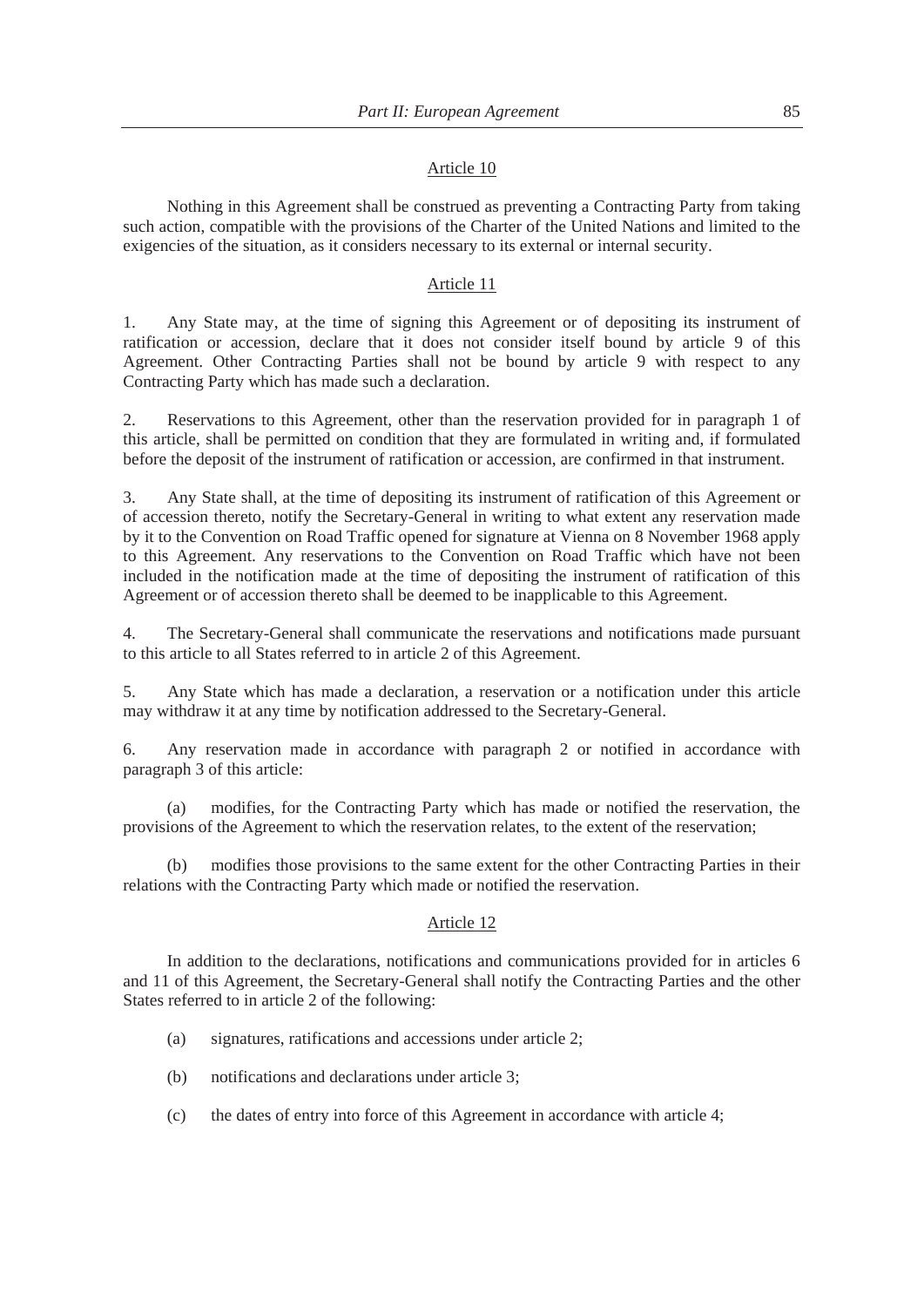<span id="page-7-0"></span> (d) the date of entry into force of amendments to this Agreement in accordance with article 6, paragraphs 2, 5 and 7;

- (e) denunciations under article 7;
- (f) the termination of this Agreement under article 8.

# Article 13

After 31 December 1972<sup>[\\*](#page-7-0)</sup> the original of this Agreement shall be deposited with the Secretary-General of the United Nations, who shall send certified true copies to all the States referred to in article 2 of this Agreement.

 IN WITNESS WHEREOF, the undersigned, being duly authorized thereto, have signed this Agreement.

 DONE at Geneva, this first day of May nineteen hundred and seventy-one, in a singly copy in the English, French and Russian languages, the three texts being equally authentic.

 $\overline{a}$ 

<sup>\*</sup>Corrigendum of 22 August 1972 (E/ECE/813-E/ECE/TRANS/567/Corr.1).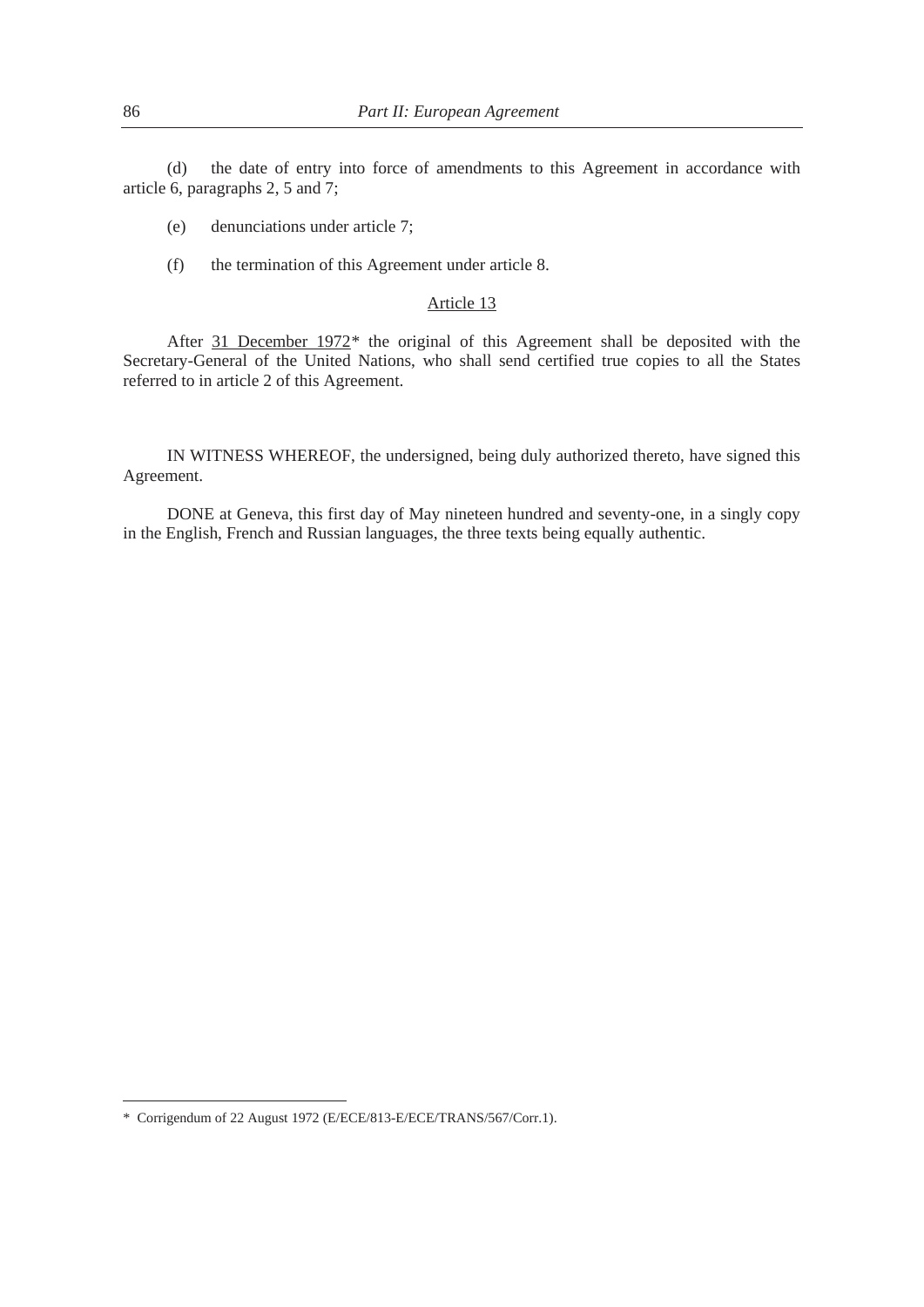# <span id="page-8-0"></span>**ANNEX (of the European Agreement)**

(*Consolidated version*[\\*\\*](#page-8-0))

 $\overline{a}$ 

<sup>\*\*</sup>Including the amendments to Annex of the European Agreement which entered into force on 28 August 1993 (marked in the margin with a single line), the amendments which entered into force on 27 January 2001 (marked in the margin with a zigzag line), and the amendments which entered into force on 28 March 2006 (marked in the margin with a double line).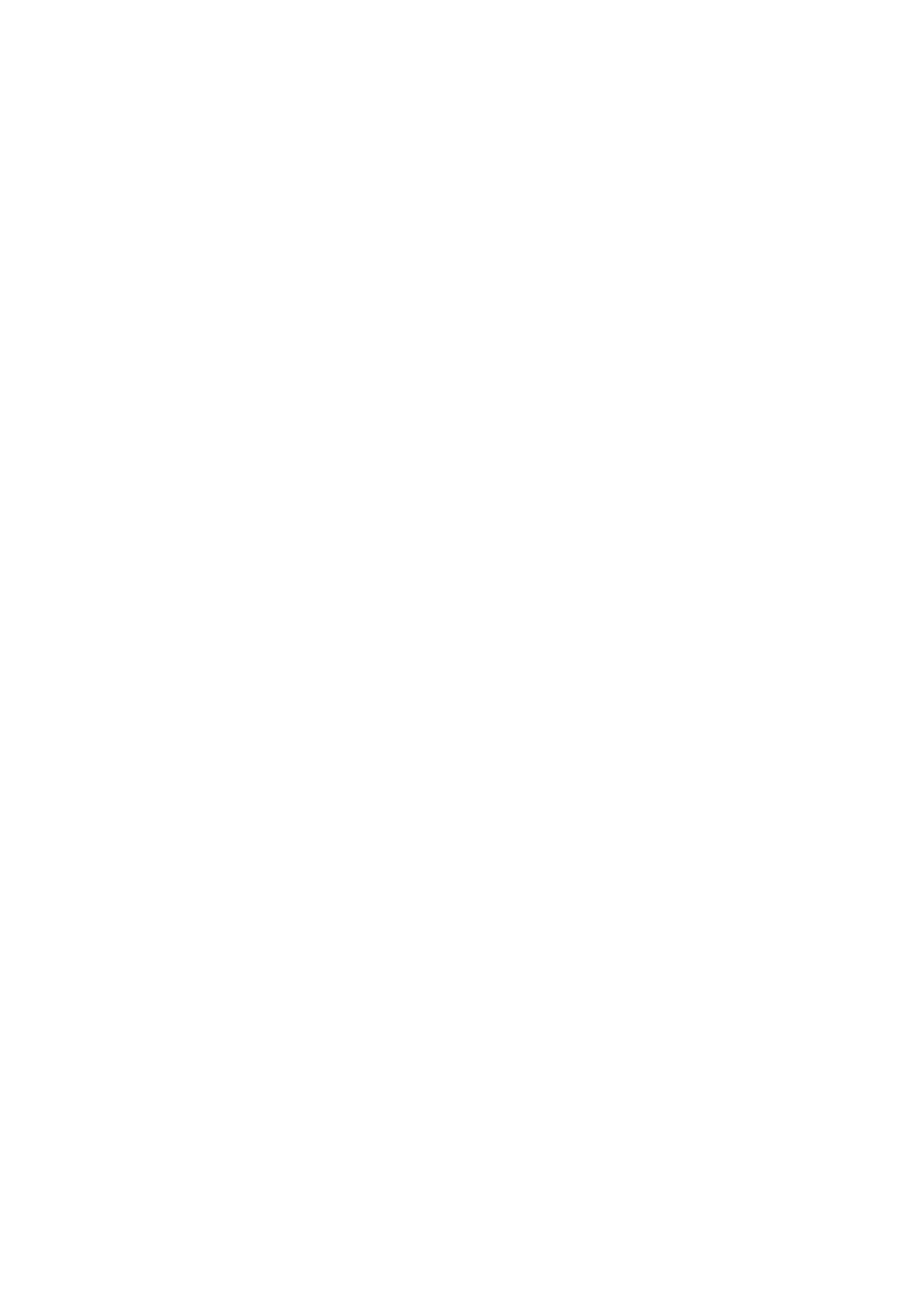1. For the purpose of this annex, the term "Convention" means the Convention on Road Traffic opened for signature at Vienna on 8 November 1968.

2. This annex contains only the additions to, and modifications of the corresponding provisions of the Convention.

3. Ad Article 1 of the Convention (Definitions)

Subparagraph (c)

This subparagraph shall be read as follows:

"'Built-up area' means an area with entries and exits specially signposted as such;"

Additional subparagraph to be inserted immediately after subparagraph (c) of this Article

This subparagraph shall be read as follows:

 "'Residential area' means a specially designed area where special traffic rules apply and which is signposted as such at its entries and exits;"

# Subparagraph (n)

 Three-wheeled vehicles whose unladen mass does not exceed 400 kg shall be treated as motorcycles.

# Additional subparagraphs to be inserted at the end of this Article

These subparagraphs shall be read as follows:

 (ab) Persons pushing or pulling a child's carriage, a bath chair or invalid chair, or any other small vehicle without an engine, or pushing a cycle or moped and handicapped persons travelling in invalid chairs propelled by such persons or moving at walking pace shall be treated as pedestrians;

 (ac) "1958 Geneva Agreement" means Agreement Concerning the Adoption of Uniform Technical Prescriptions for Wheeled Vehicles, Equipment and Parts which can be fitted and/or be used on Wheeled Vehicles and the Conditions for Reciprocal Recognition of Approvals Granted on the Basis of these Prescriptions, done at Geneva on 20 March 1958 and amended as of 16 October 1995;

(ad) "ECE Regulation" means a Regulation annexed to the 1958 Agreement;

 (ae) "1997 Vienna Agreement" means the Agreement concerning the Adoption of Uniform Conditions for Periodical Technical Inspections of Wheeled Vehicles and the Reciprocal Recognition of such Inspections done at Vienna on 13 November 1997;

(af) "ECE Rule" means a Rule annexed to the 1997 Vienna Agreement.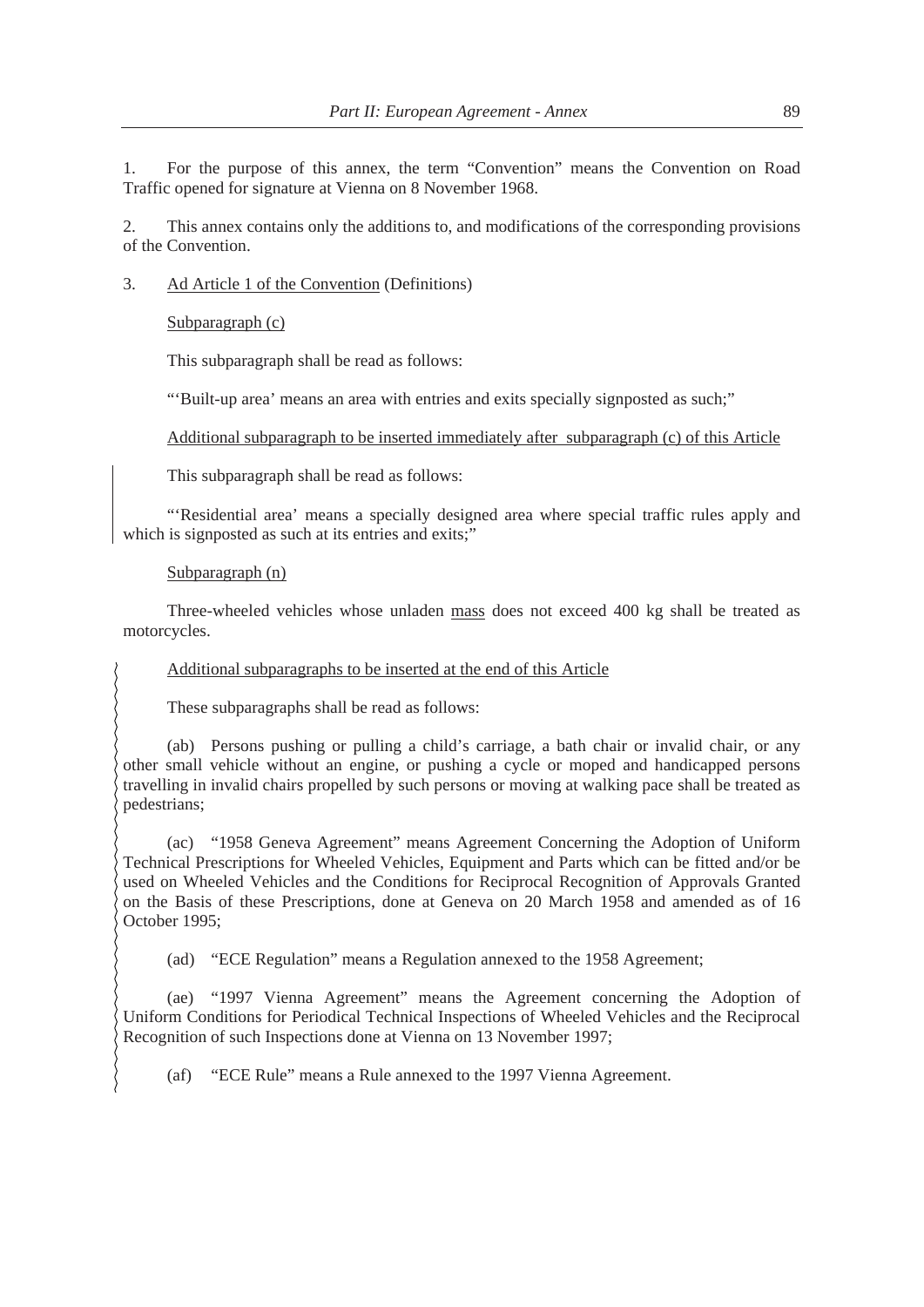4. Ad Article 3 of the Convention (Obligations of the Contracting Parties)

At the beginning of this paragraph insert:

"Paragraph 2, subparagraph (a)"

This subparagraph shall be read as follows:

 "Contracting Parties shall also take appropriate measures to ensure that the rules in force in their territories concerning the technical requirements to be satisfied by motor vehicles and trailers conform to the provisions of Annex 5 to this Convention; provided that they are in no way contrary to the safety principles governing the provisions of Annex 5, the said rules may contain provisions not contained in Annex 5. Contracting Parties shall also take appropriate measures to ensure that motor vehicles and trailers registered in their territories conform to the provisions of paragraph 4 inserted in Article 39 of the Convention and Annex 5 to this Convention when entering international traffic."

# Paragraph 3

This paragraph shall be read as follows:

 "Subject to the exceptions provided for in Annex 1 to this Convention, Contracting Parties shall be bound to admit to their territories in international traffic motor vehicles and trailers which fulfil the conditions laid down in Chapter III of this Convention as amended by this Agreement and whose drivers fulfil the conditions laid down in Chapter IV; they shall also be bound to recognize registration certificates and international technical inspection certificates, if applicable, issued in accordance with the provisions of Chapter III as amended by this Agreement as *prima facie* evidence that the vehicles to which they refer fulfil the conditions laid down in the said Chapter III."

# Paragraph 4

 The measures referred to in this paragraph may neither modify the scope of Article 39 of the Convention, nor render optional the provisions it contains.

5. Ad Article 6 of the Convention (Instructions given by authorized officials)

# Paragraph 3

 The provisions of this paragraph which are recommendations in the Convention shall be obligatory.

6. Ad Article 7 of the Convention (General rules)

# Paragraph 2

 The provisions of this paragraph which are recommendations in the Convention shall be obligatory.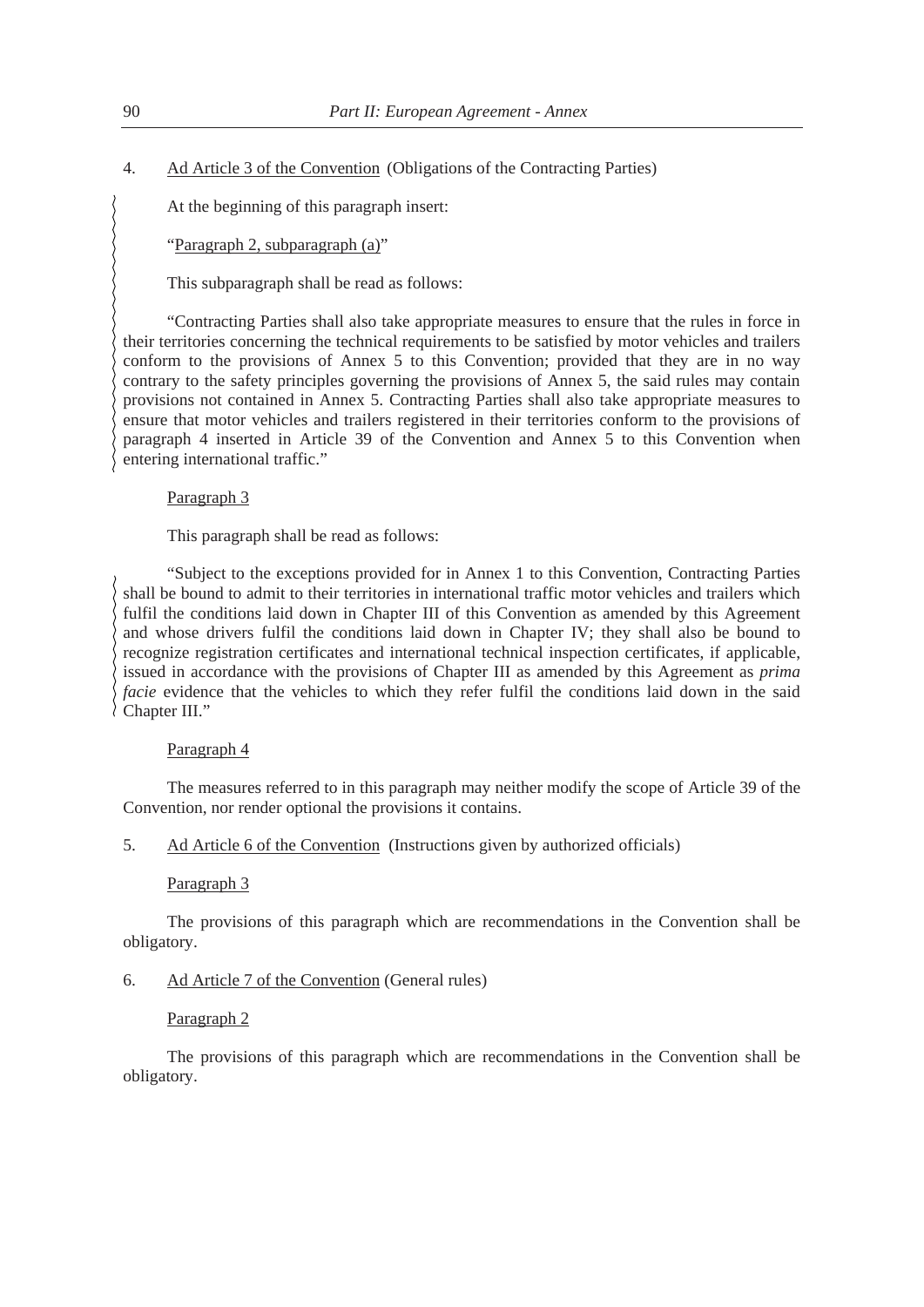Additional paragraph to be inserted at the end of this Article

This paragraph shall be read as follows:

"Domestic legislation shall make rules as to the use of safety-belts or similar devices by children and as to the carrying of children in the front seats."

# 7. Ad Article 8 of the Convention (Drivers)

# Paragraph 2

This paragraph shall be read as follows:

"Domestic legislation must provide that pack, draught or saddle animals, and, except in such special areas as may be marked at their entrances, cattle, singly or in herds, or flocks, shall have a driver able to guide the animals at all times."

# Paragraph 5

This paragraph shall be read as follows:

 "Every driver shall have his vehicle under control so as to be able to exercise due and proper care at all times. He shall be acquainted with the road traffic and safety regulations, and be aware of the factors which may affect his behaviour such as fatigue, taking of medication and driving under the influence of alcohol and drugs."

Additional paragraph to be inserted immediately after paragraph 5 of this Article

This paragraph shall be read as follows:

 "Domestic legislation shall establish specific provisions concerning driving under the influence of alcohol and determine a legal blood-alcohol level and, if appropriate, a legal breath-alcohol level, incompatible with driving a vehicle.

Under domestic legislation, the maximum alcohol level shall in no case exceed 0.50 g per litre of pure alcohol in the blood or 0.25 mg per litre in the air expelled."

8. Ad Article 9 of the Convention (Flocks and herds)

The provision of this Article which is a recommendation in the Convention shall be obligatory.

9. Ad Article 10 of the Convention (Position on the carriageway)

The title shall be read as follows:

"Position on the Road".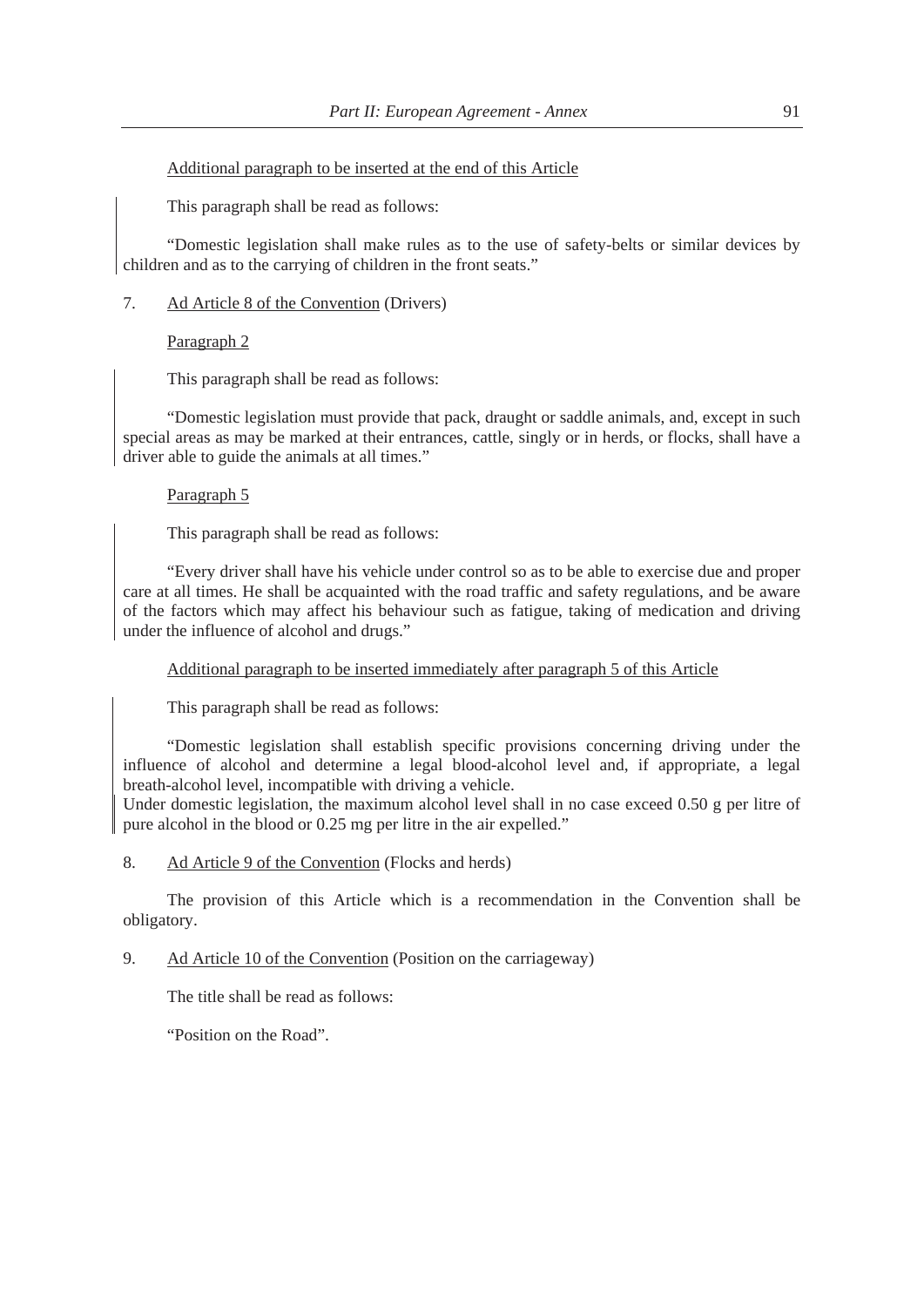Additional paragraph to be inserted immediately after paragraph 1 of this Article

This paragraph shall be read as follows:

"(a) Except in case of absolute necessity, every driver shall take exclusively, where they exist, the ways, carriageways, lanes and tracks allotted to road users in his category;

(b) Where no lane or track is allotted to them, the drivers of mopeds, cycles and vehicles without engine may ride along any suitable verge in the direction of traffic if this can be done without inconvenience to other road users."

10. Ad Article 11 of the Convention (Overtaking and movement of traffic in lines)

Paragraph 5, subparagraph (b)

This provision shall not be applied.

Paragraph 6, subparagraph (b)

As a result of the non-application of subparagraph 5 (b) of this Article the provision of the last phrase of this subparagraph shall not be applied.

Paragraph 8, subparagraph (b)

This subparagraph shall be read as follows:

"Immediately before or on a level-crossing not equipped with gates or half-gates, save where road traffic is regulated by traffic light signals as used at intersections."

#### Paragraph 11

This paragraph shall be read as follows:

"(a) In built-up areas, on carriageways where at least two lanes are reserved for traffic in the same direction and are indicated by longitudinal markings, the provisions of Article 10, paragraph 3 of the Convention shall not apply; drivers of motor vehicles may use the lane best suited to their destination. They shall change lanes only when preparing to turn right or left, to overtake, to stand, or to park, in accordance with the rules governing these manoeuvres.

(b) In the case mentioned under (a) above, vehicles on lanes corresponding to the direction of traffic that are moving faster than those on more outer lanes shall not be deemed to be overtaking for the purposes of this Article. However, the provisions of paragraph 9 of this Article shall remain applicable.

(c) Subparagraph (a) above shall not be applicable on motorways and on roads other than motorways which are reserved for motor vehicle traffic, duly signposted as such and not affording access to or from properties alongside, or on any roads where speed exceeding 80 km (50 miles) per hour is allowed."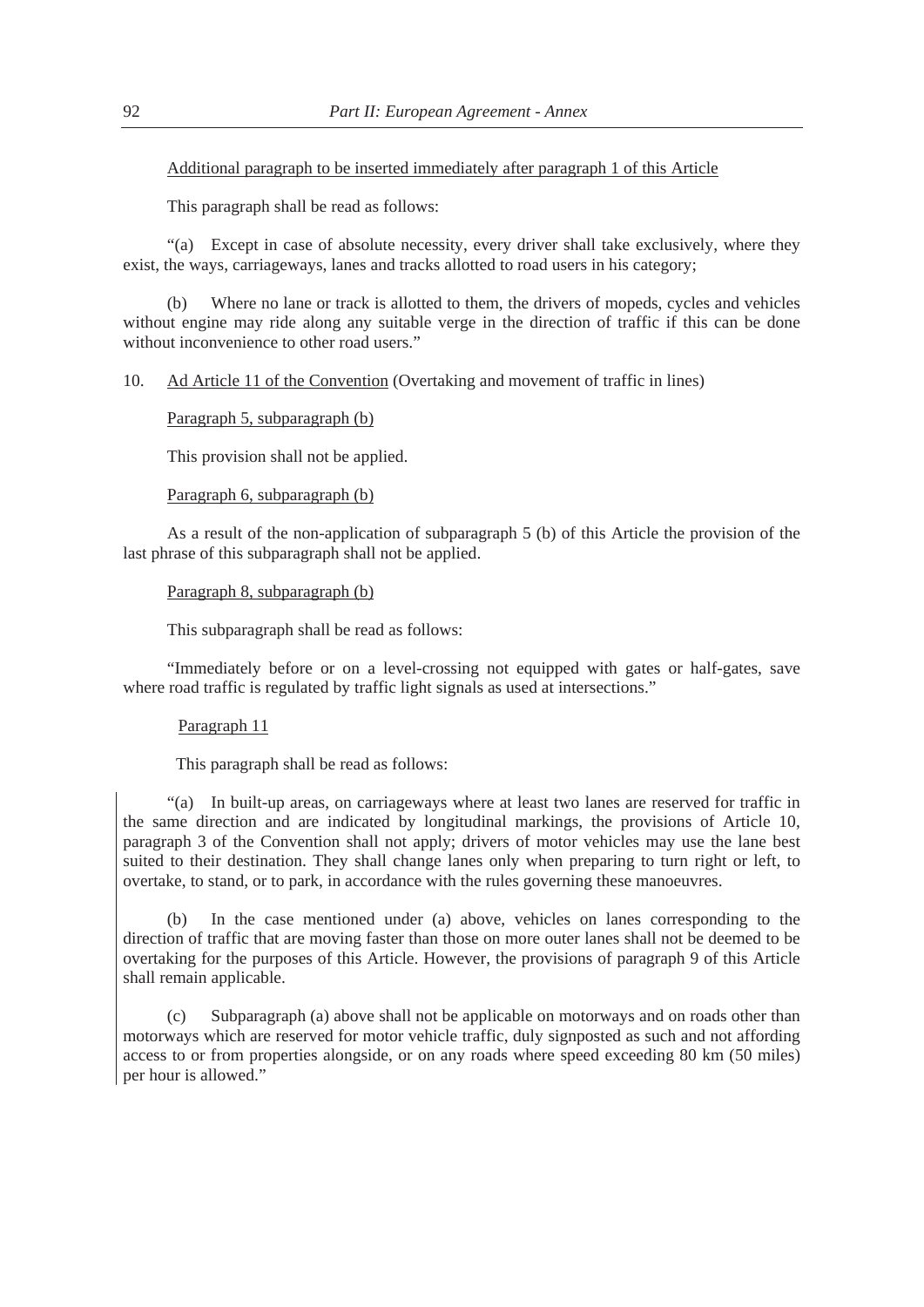# 11. Ad Article 12 of the Convention (Passing of oncoming traffic)

#### Paragraph 2

This paragraph shall be read as follows:

 "On mountain roads and steep roads with characteristics similar to those of mountain roads, where the passing of oncoming traffic is impossible or difficult, it is the driver of the vehicle travelling downhill who should pull in to the side of the road in order to allow any vehicle proceeding uphill to pass, except where the arrangement of lay-bys to enable vehicles to pull in to the side of the road is such that, having regard to the speed and position of the vehicles, the vehicle proceeding uphill has a lay-by ahead of it and the need for one of the vehicles to reverse could be avoided if the vehicle proceeding uphill pulled in to that lay-by. Where one of the two vehicles which are about to pass is obliged to reverse in order to make passing possible, combinations of vehicles shall have the right of way over other vehicles, heavy vehicles over light vehicles and buses over lorries; where both vehicles are of the same category, it is the driver of the vehicle proceeding downhill who should reverse unless it is manifestly easier for the driver of the vehicle proceeding uphill to do so, for example, if the latter is near a lay-by."

# 12. Ad Article 13 of the Convention (Speed and distance between vehicles)

# Paragraph 1

This paragraph should be read as follows:

"Every driver of a vehicle shall, when adjusting the speed of his vehicle, pay constant regard to the circumstances, in particular the lie of the land, the state of the road, the condition and load of his vehicle, the weather conditions and the density of traffic, so as to be able to stop his vehicle within his range of forward vision and short of any foreseeable obstruction. He shall slow down and if necessary stop whenever circumstances so require, and particularly when visibility is not good."

#### Paragraph 6

This paragraph, including its subparagraphs (a) and (b) shall be read as follows:

"Outside built-up areas, on roads where only one lane is allotted to traffic in the direction concerned, in order to facilitate overtaking, drivers of vehicles which are subject to a special speed restriction, and drivers of vehicles or of combinations of vehicles of more than 7 m overall length shall, except when they are overtaking or preparing to overtake, keep at such distances from power-driven vehicles ahead of them that other vehicles overtaking them can without danger move into the space in front of the overtaken vehicle. However, this provision shall not apply in very dense traffic or in circumstances where overtaking is prohibited."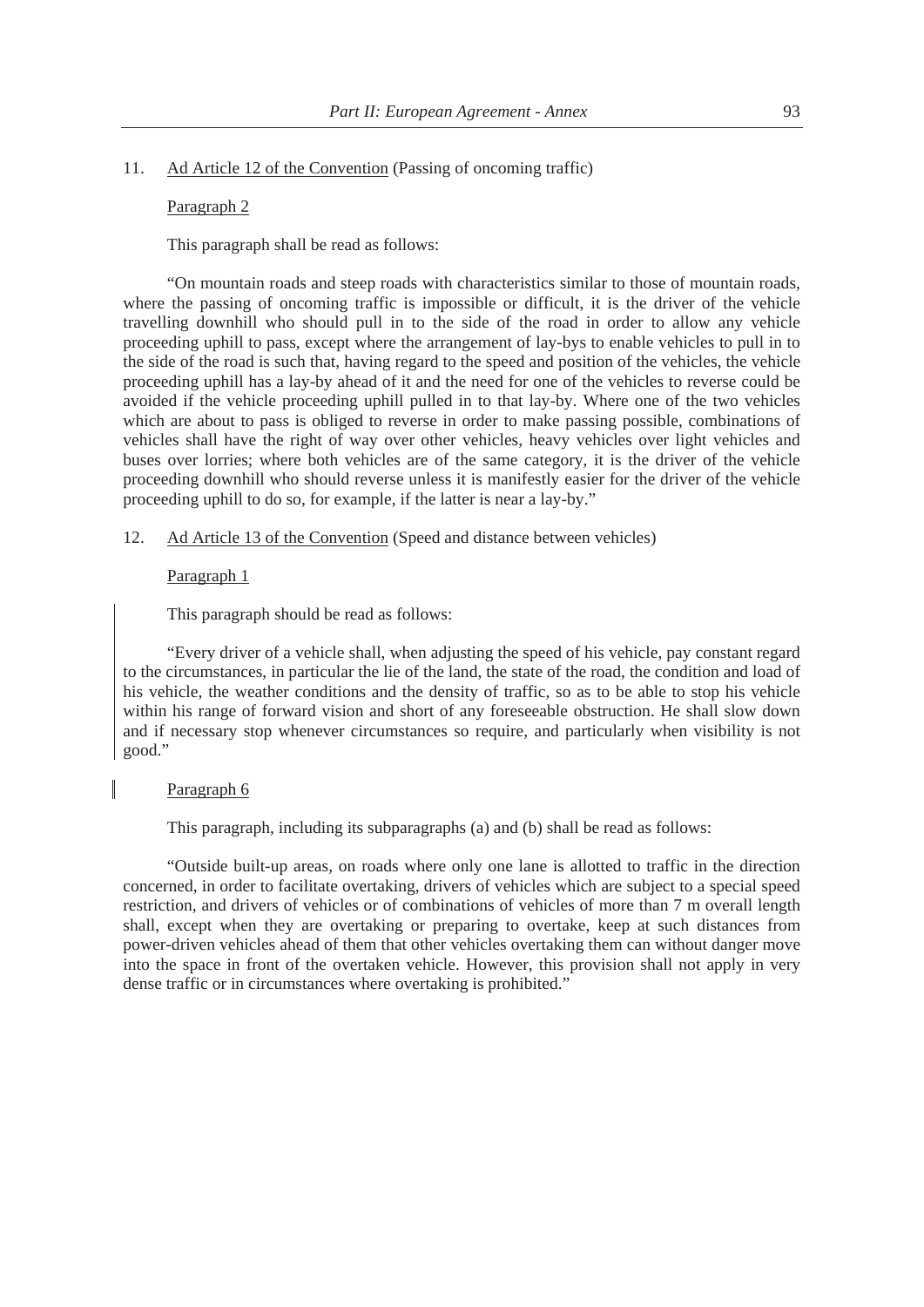13. Ad Article 14 of the Convention (General requirements governing manoeuvres)

Paragraph 1

This paragraph shall be read as follows:

"Any driver wishing to perform a manoeuvre such as pulling out of or into a line of parked vehicles, moving over to the right or to the left on the carriageway, particularly in order to change lanes, or turning left or right into another road or into a property bordering on the road, shall first make sure that he can do so without risk of endangering other road users travelling behind or ahead of him or about to pass him, having regard to their position, direction and speed."

14. Ad Article 15 of the Convention (Special regulations relating to regular public-transport service vehicles)

The provision of this Article which is a recommendation in the Convention shall be obligatory.

15. Ad Article 18 of the Convention (Intersections and obligation to give way)

# Paragraph 3

This paragraph shall be read as follows:

"Every driver emerging on to a road from a property bordering thereon shall give way to road users travelling on that road."

# Paragraph 4, subparagraph (b)

This subparagraph shall be read as follows:

"In States where traffic keeps to the left, the right of way at intersections shall be regulated by road signs, signals or markings."

Additional paragraph to be inserted immediately after paragraph 7 of this Article

This paragraph shall be read as follows:

"No provisions of this Article shall be construed as preventing Contracting Parties or subdivisions thereof from extending the right of way mentioned in paragraph 2 of this Article to all road users."

16. Ad Article 20 of the Convention (Rules applicable to pedestrians)

# Paragraph 1

This paragraph shall be read as follows:

"Pedestrians shall, wherever possible, avoid using the carriageway; if they use it they shall do so with care and they shall not unnecessarily obstruct or impede traffic."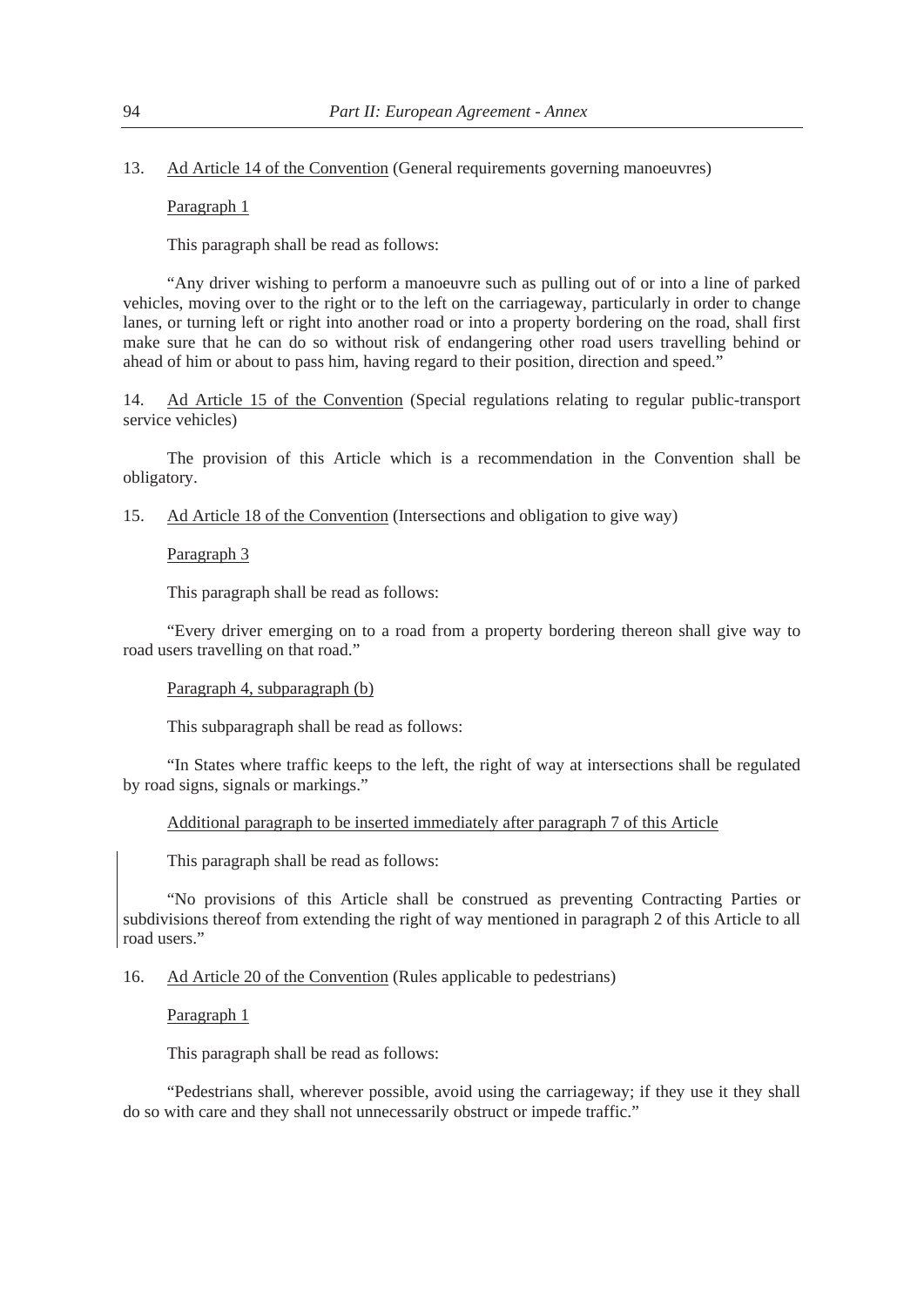Additional paragraph to be inserted immediately after paragraph 2 of this Article

This paragraph shall be read as follows:

"The provision of paragraph 2 of this Article of the Convention notwithstanding, handicapped persons travelling in invalid chairs may in all cases use the carriageway."

#### Paragraph 4

This paragraph shall be read as follows:

 "Pedestrians walking on the carriageway in accordance with paragraph 2, the additional paragraph to be read immediately after paragraph 2, and paragraph 3 of this Article shall keep as close as possible to the edge of the carriageway."

#### Paragraph 5

This paragraph shall be read as follows:

 "(a) Outside built-up areas, pedestrians walking on the carriageway shall keep to the side opposite to that appropriate to the direction of traffic, except where to do so places them in danger, or in special circumstances. However, persons pushing a cycle, a moped or a motorcycle, handicapped persons travelling in invalid chairs and groups of pedestrians led by a person in charge or forming a procession, shall keep to the side of the carriageway appropriate to the direction of traffic. Unless they form a procession, pedestrians using a carriageway shall move in single file, if possible and if traffic safety so requires particularly when visibility is poor or there is very dense vehicular traffic.

 (b) The provisions of subparagraph (a) of this paragraph may be made applicable in builtup areas."

#### Paragraph 6, subparagraph (c)

This subparagraph shall be read as follows:

 "In order to cross the carriageway elsewhere than at a pedestrian crossing signposted as such or indicated by markings on the carriageway, pedestrians shall not step on the carriageway without first making sure that they can do so without impeding vehicular traffic. Pedestrians shall cross the carriageway at right-angles to its axis."

#### 17. Ad Article 21 of the Convention (Behaviour of drivers towards pedestrians)

Paragraph 3

This paragraph shall be read as follows:

 "Without prejudice to the provisions of Article 7, paragraph 1 and Article 13, paragraph 1 of the Convention, if there is on the carriageway no pedestrian crossing signposted as such or indicated by markings on the carriageway, drivers turning into another road shall do so giving way, if necessary stopping for this purpose, to pedestrians who have stepped on to the carriageway. They shall also pay particular attention to pedestrians crossing the carriageway to board a public transport vehicle or after alighting from it."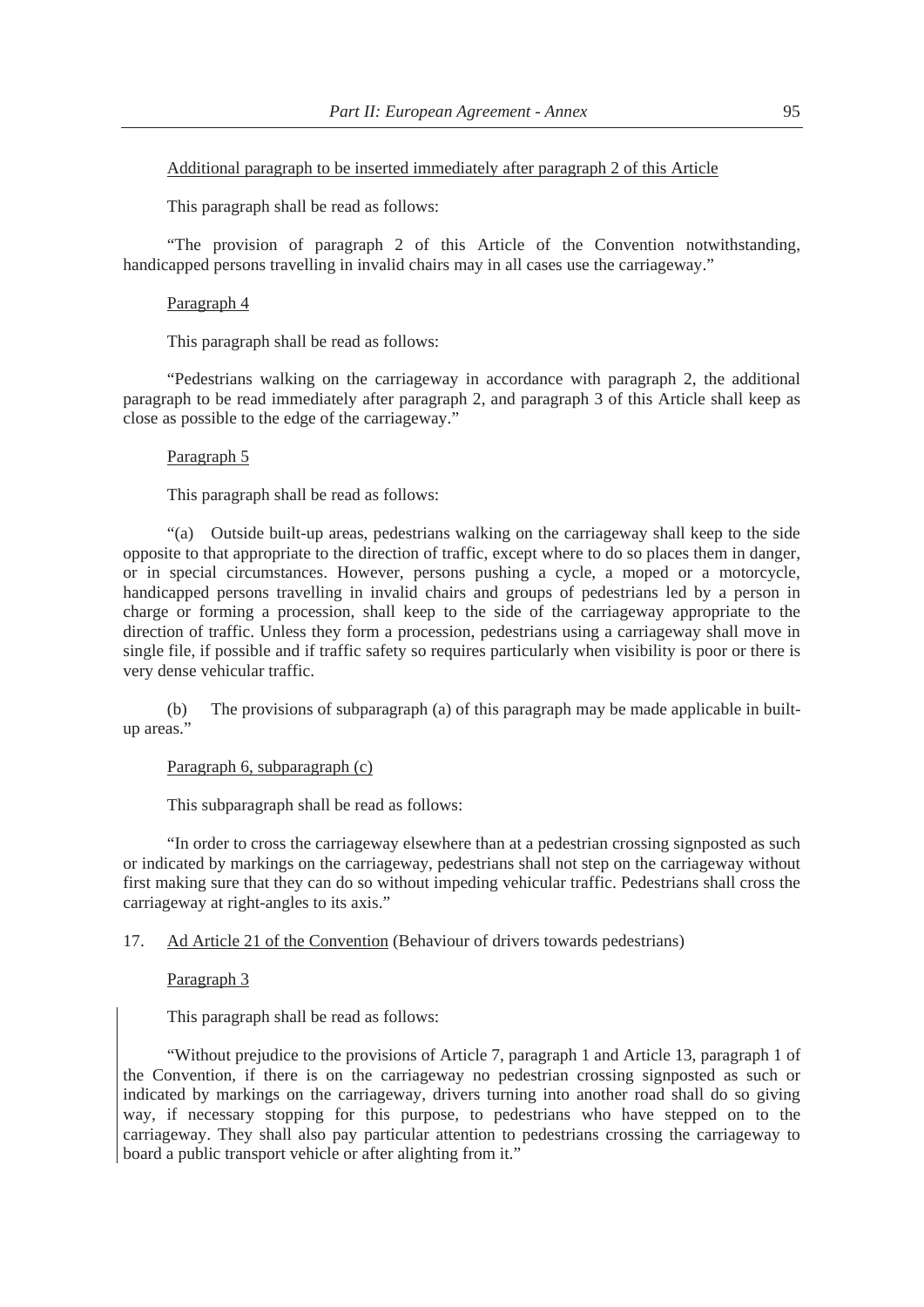Additional paragraphs to be inserted at the end of this Article

These paragraphs shall be read as follows:

When, on roads reserved for pedestrians, certain vehicles are allowed entry in particular circumstances, domestic legislation may lay down regulations governing the behaviour of road users, so as to avoid any conflict between the various road users and set a maximum speed limit so that drivers could stop in time to avoid endangering pedestrians.

 – No driver shall enter a pedestrian crossing without first ascertaining that he may not be obliged to stop on it.

 – Drivers emerging on to a road from an area bordering it or leaving the road for an area bordering it shall give way to pedestrians."

18. Ad Article 23 of the Convention (Standing and parking)

 *[The text previously inserted under paragraph 1 has been deleted]* 

Paragraph 2, subparagraph (b)

This subparagraph shall be read as follows:

 "Vehicles other than two-wheeled cycles, two-wheeled mopeds and two-wheeled motorcycles without sidecar shall not be parked two abreast on the carriageway. Standing or parking of vehicles shall, unless the layout of the area permits otherwise, be placed parallel to the edge of the carriageway."

# Paragraph 3, subparagraph (a)

This subparagraph shall be read as follows:

"The standing or parking of a vehicle shall be prohibited on the carriageway:

- (i) Within 5 m before pedestrian crossings and crossings for cyclists, on pedestrian crossings, on crossings for cyclists, and on level crossings;
- (ii) On tramway or railway tracks on a road or close to such tracks, in such a way that the movement of trams or trains might be impeded;"

# Additional text to be inserted immediately after item (ii) of this subparagraph

This text shall be read as follows:

"On approaches to intersections within 5 m of the prolongation of the edge nearest to the transverse carriageway and on intersections, save where otherwise indicated by road signs or signals or road markings."

 *[The text previously inserted under paragraph 3, subparagraph (b), has been deleted]*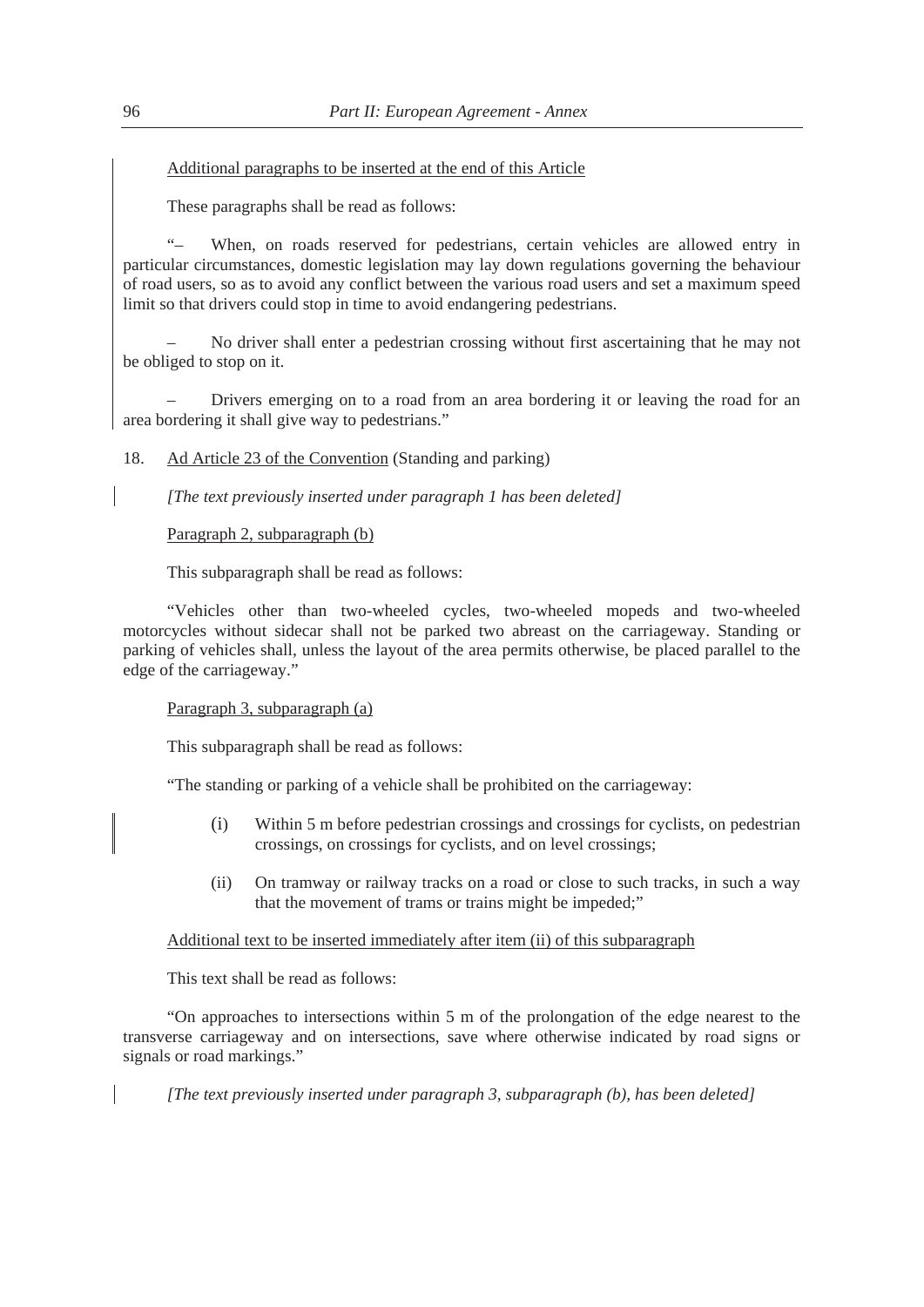#### Paragraph 3, subparagraph (c) (i)

This provision shall be read as follows:

"Within the distance prescribed by domestic legislation, on the approaches to level crossings and within 15 m on either side of bus, trolley bus or rail vehicle stops, unless domestic legislation provides for a lesser distance;"

 *[The text previously inserted under paragraph 3, subparagraph (c) (v), has been deleted]* 

Paragraph 5

This paragraph shall be read as follows:

"(a) Every power driven vehicle other than a two-wheeled moped or a two-wheeled motorcycle without sidecar, and every trailer, coupled or uncoupled, shall, when stationary on the carriageway outside a built-up area, be signalled to approaching drivers in such a way as to give them adequate advance warning of its presence:

- (i) if the driver has been compelled to halt his vehicle at a place where standing is prohibited in accordance with the provisions of paragraph 3 (b) (i) or (ii) of this Article of the Convention;
- (ii) if the conditions are such that approaching drivers cannot, or can only with difficulty, be aware in time of the obstacle which the vehicle constitutes.

 (b) The provisions of subparagraph (a) of this paragraph may be made applicable in builtup areas.

 (c) It is recommended, for the application of the provisions of this paragraph, that domestic legislation should provide for the use of one of the devices referred to in Annex 5, paragraph 56 of the Convention."

# Additional paragraph to be inserted at the end of this Article

This paragraph should be read as follows:

"(a) Domestic legislation may allow disabled persons with limited mobility to park their vehicles on public roads where parking is otherwise prohibited or beyond the specified time at points where parking time is restricted.

 (b) States may issue to disabled persons with limited mobility a document bearing at least the international symbol for the disabled and the holder's name. This document shall be shown as appropriate when any such person makes use of the facilities referred to in subparagraph (a) above. Contracting Parties will recognize such documents issued by other Contracting Parties and allow persons with such documents to use the facilities referred to in subparagraph (a) above."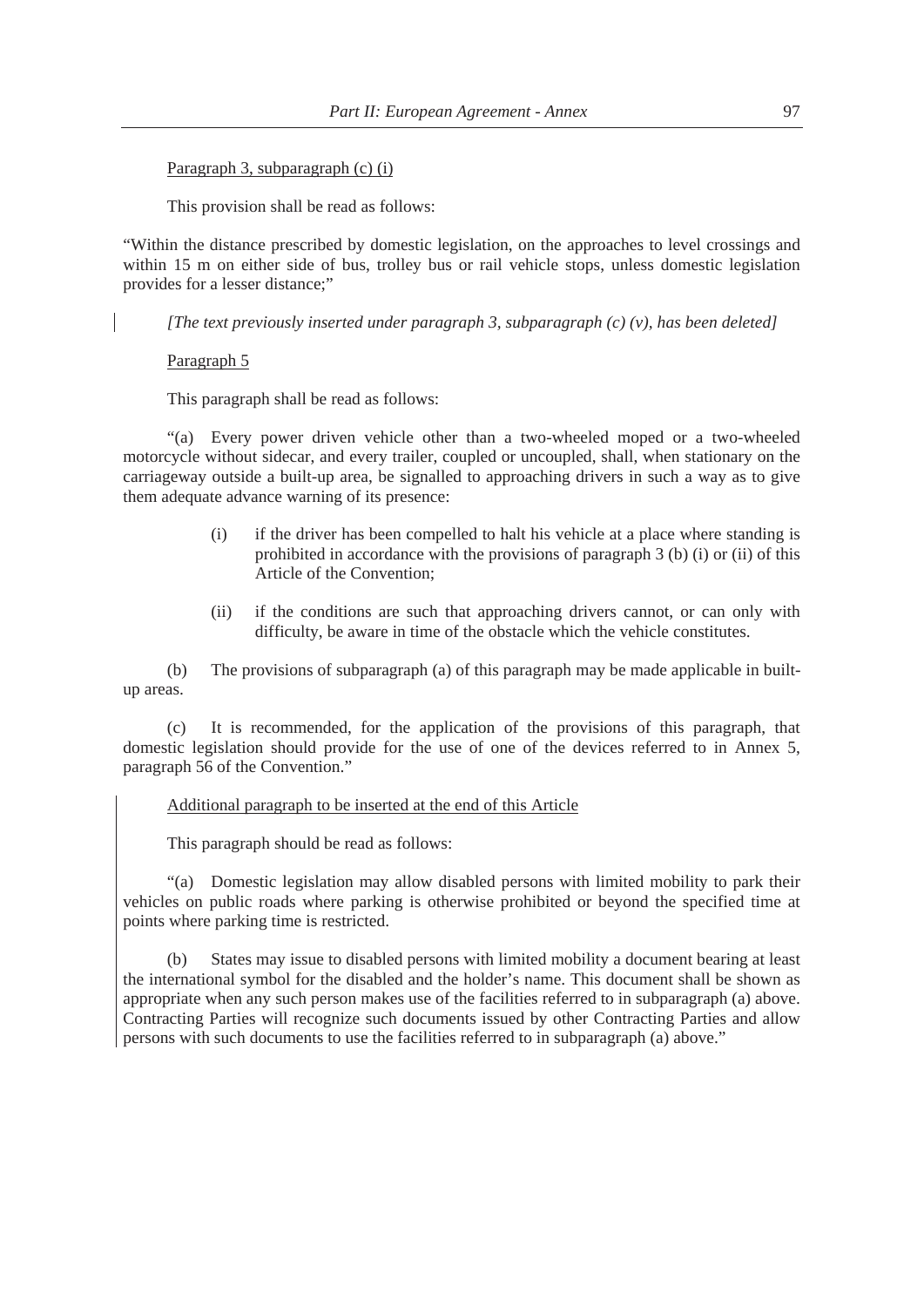19. Ad Article 25 of the Convention (Motorways and similar roads)

Paragraph 1

This paragraph shall be read as follows:

"On motorways and on special approach or exit roads signposted as motorways:

(a) The use of the road shall be prohibited to pedestrians, animals, cycles, mopeds unless they are treated as motorcycles, and all vehicles other than motor vehicles and their trailers, and to motor vehicles or motor vehicle trailers which are incapable, by virtue of their design, of attaining on a flat road a speed specified by domestic legislation but which shall not be less than 40 km (25 miles) per hour;

- (b) Drivers shall be forbidden:
	- (i) To have their vehicles standing or parked elsewhere than at marked parking sites; if a vehicle is compelled to stop, its driver shall endeavour to move it off the carriageway and also off the flush verge, and, if he is unable to do so, immediately signal the presence of the vehicle at a distance so as to warn approaching drivers in time; if a vehicle to which Article 23, paragraph 5 of the Convention applies is involved, it is recommended that domestic legislation should provide for the use of one of the appliances referred to in Annex 5, paragraph 56, of the Convention;
	- (ii) To make U-turns to travel in reverse and to drive on to the central dividing strip, including the crossovers linking the two carriageways.

 (c) Processions, demonstrations, rallies, advertising motorcades, motor sports events and technical tests of vehicles and chassis prototypes shall be prohibited subject to such provisions as may be laid down by domestic legislation."

#### Additional paragraph to be inserted immediately after paragraph 1 of this Article

This paragraph shall be read as follows:

 "Where a motorway comprises three or more lanes for the same direction of traffic the drivers of goods vehicles of more than 3,500 kg permissible maximum mass or of combinations of vehicles more than 7 m in length shall be forbidden to take any lane other than the two lanes nearest to the edge of the carriageway appropriate to the direction of traffic."

Additional paragraph to be inserted immediately after paragraph 3 of this Article

This paragraph shall be read as follows:

 "Vehicles towed by means of a makeshift device shall be forbidden access to motorways unless exceptions are provided for by the domestic legislation. Disabled vehicles which have broken down on a motorway and are towed by means of a makeshift device shall leave the motorway at the nearest exit. For the purposes of this rule, makeshift devices include rope, wire, etc."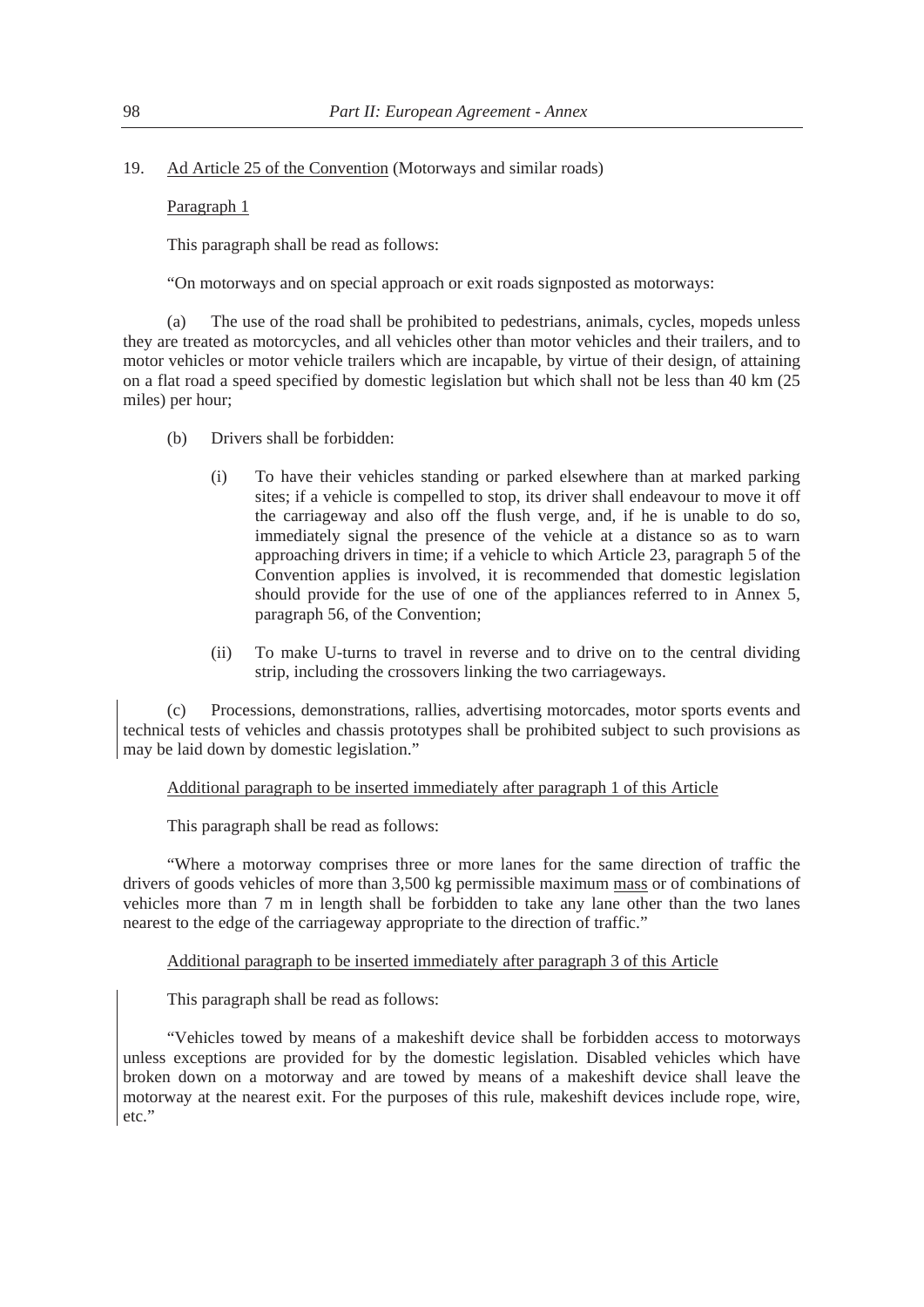# Paragraph 4

This paragraph shall be read as follows:

 "For the purpose of the application of the previous paragraphs of this Article, other roads reserved for motor vehicle traffic, duly signposted as such and not affording access to or from properties alongside, shall be treated as motorways."

20. Ad Article 27 of the Convention (Special rules applicable to cyclists, moped drivers and motorcycles)

# Paragraph 2

This paragraph shall be read as follows:

 "It shall be prohibited for cyclists to ride without holding the handlebars with at least one hand, to allow themselves to be towed by another vehicle, or to carry, tow or push objects which hamper their cycling or endanger other road users. The same provisions shall apply to moped drivers and motorcyclists; in addition, however, moped drivers and motorcyclists shall hold the handlebars with both hands except when giving a prescribed signal in conformity with the Convention<sup>"</sup>

#### Paragraph 4

This paragraph shall be read as follows:

"Moped drivers may be authorized to use the cycle lane or cycle track and, if considered advisable, be prohibited from using the rest of the carriageway. Domestic legislation shall specify under what circumstances other road users may use the cycle lane or cycle track or cross them, maintaining cyclists' safety at all times."

Additional paragraph to be inserted at the end of this Article

This paragraph shall be read as follows:

 "The wearing of approved protective helmets is compulsory for drivers and passengers of motorcycles and mopeds, save where exceptions are granted by domestic legislation."

# 20 bis. Additional articles to be inserted immediately after Article 27 of the Convention

These articles shall be read as follows:

# "ARTICLE 27 bis

# Special rules applicable to residential areas signposted as such

In residential areas, signposted as such:

(a) Pedestrians may make use of the road over its entire width. Games are allowed;

 (b) Drivers shall proceed at very low speed, as specified by national legislation and which in no case should exceed 20 km (12 miles) per hour;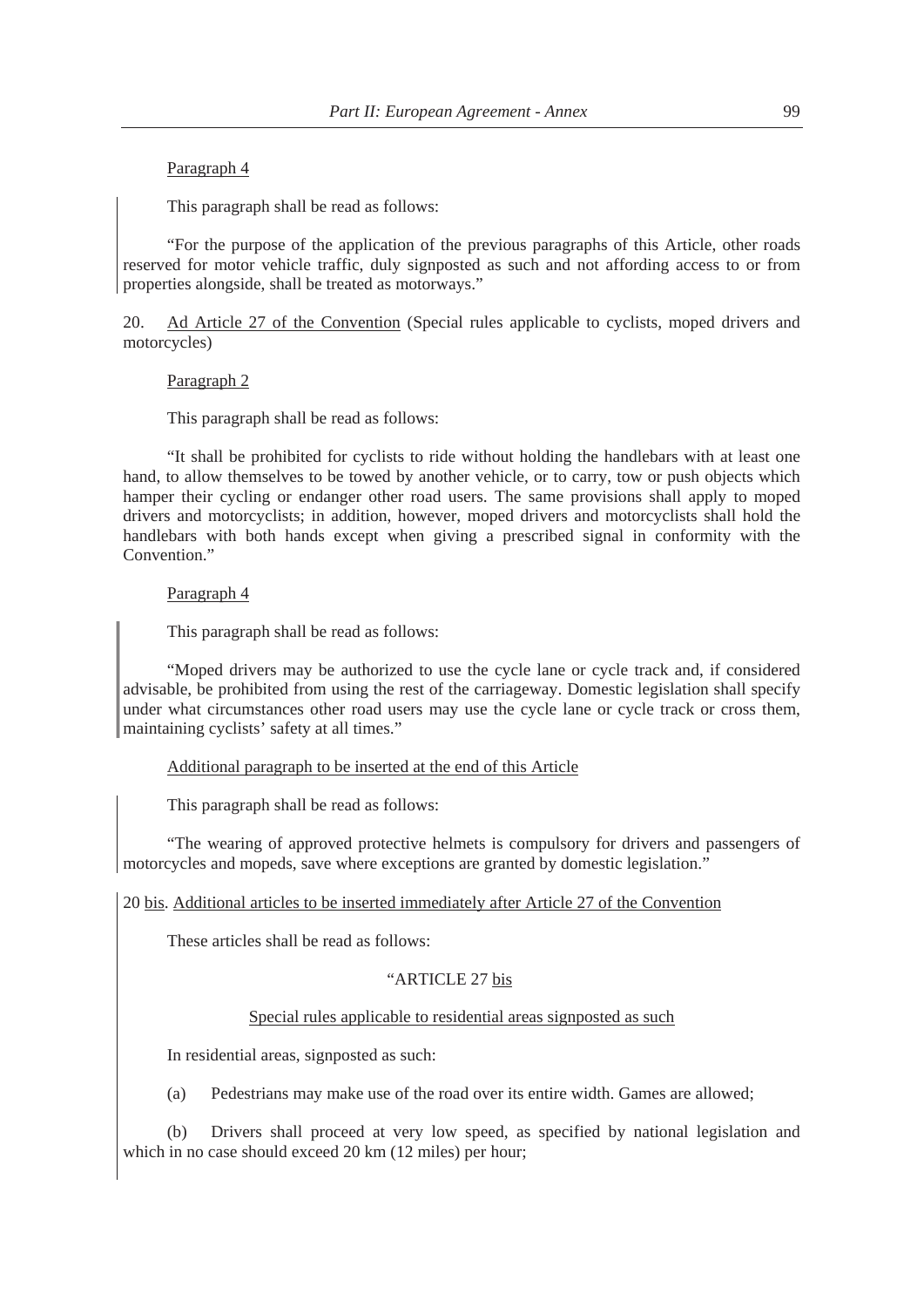(c) Drivers shall not put pedestrians at risk nor behave in an obstructive manner. If necessary they shall stop;

(d) Pedestrians shall not impede vehicular traffic unnecessarily;

(e) Parking is forbidden except where allowed by parking signs;

 (f) At intersections, road users emerging from a residential area shall give way to other road users, except when otherwise provided in domestic legislation.

#### ARTICLE 27 ter

# Pedestrian areas

 Domestic legislation may make provision for pedestrian areas comprising one or more roads reserved for pedestrian traffic and specify the conditions for the exceptional access of vehicles.

#### ARTICLE 27 quater

# Special rule applicable to persons doing construction and maintenance work on roads

Persons doing construction or maintenance work on roads shall wear fluorescent and reflective garments making them highly conspicuous during day and night."

21. Ad Article 29 of the Convention (Rail-borne vehicles)

Paragraph 2

This paragraph shall be read as follows:

 "Special rules differing from those laid down in Chapter II of the Convention may be adopted for the movement of rail-borne vehicles on the road. However, such rules may not conflict with the provisions of Article 18, paragraph 7 of the Convention."

# Additional paragraph to be inserted at the end of this Article

This paragraph shall be read as follows:

"Rail-borne vehicles in motion or standing on a track laid on the carriageway shall be overtaken on the side appropriate to the direction of the traffic. If passing or overtaking cannot be performed on the side appropriate to the direction of traffic owing to lack of space, these manoeuvres may be performed on the side opposite to that appropriate to the direction of traffic, provided that no inconvenience or danger is caused to oncoming road users. On one-way carriageways, rail-borne vehicles may be overtaken on the side opposite to that appropriate to that of the direction of traffic when traffic requirements so warrant."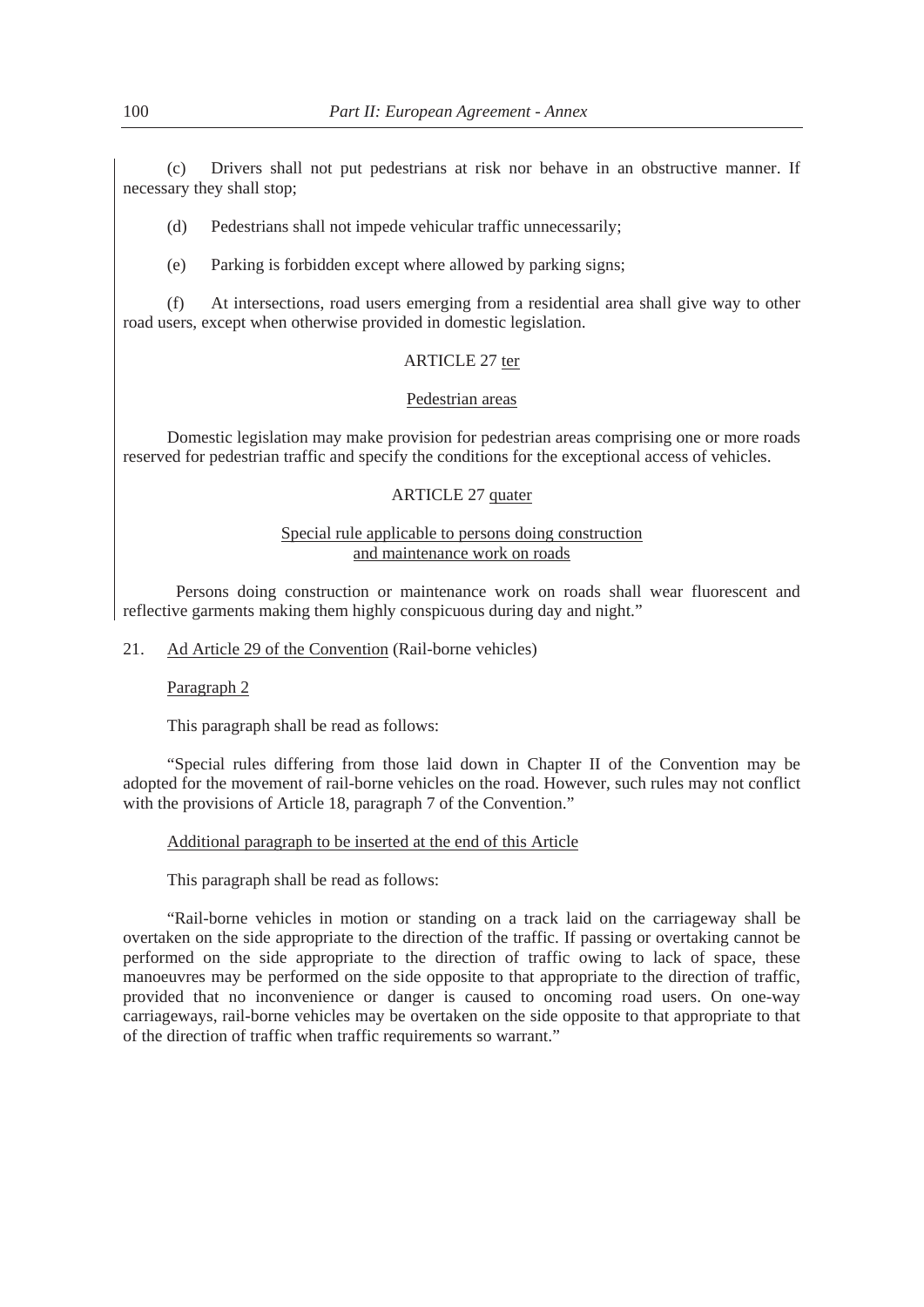# 22. Ad Article 30 of the Convention (Loading of vehicles)

#### Paragraph 4

This paragraph should read as follows:

 "Loads projecting beyond the front, rear or sides of the vehicle shall be clearly marked in all cases where their projection might not be noticed by the drivers of other vehicles; between nightfall and dawn, and also at other times when visibility is inadequate, a white light and a white reflecting device shall be used for such marking at the front and a red light and a red reflecting device at the rear. More particularly, on power-driven vehicles and their trailers:

(a) Loads projecting more than 1 m beyond the front or rear of the vehicle shall always be marked;

(b) Loads projecting more than 1 m beyond the rear of the vehicle shall be marked by a square or triangular panel, with sides measuring at least 0.40 m fixed at the load's outer edge in such a way as to remain constantly on a vertical plane perpendicular to the vehicle's median longitudinal plane, or by a three-dimensional device (pyramidal, prismatic or cylindrical) hanging from the end of the load and having an adequate surface or projection. The panel shall have red and white stripes and the three-dimensional device red and white coloured stripes or light-coloured sides. The red and white coloured parts shall be equipped with reflectors or a retro-reflective coating. The highest point of the illuminating or reflective surface of the device mentioned above shall be not more than 1.60 m above ground level. The lowest point shall not be less than 0.40 m above ground level;

(c) In the case of short distance occasional transport, domestic legislation may provide for simpler markings."

#### 23. *[Deleted]*

24. Ad Article 31 of the Convention (Behaviour in case of accident)

Paragraph 1

# Additional subparagraph to be inserted at the end of this paragraph

This subparagraph shall be read as follows:

 "If the accident has caused only material damage and if any party suffering damage is not present, the persons involved in the accident shall so far as possible give their names and addresses on the spot and shall in any case furnish this information to the party having suffered the damage as soon as possible by the most direct channel, or, failing that, through the police."

25. *[Deleted]*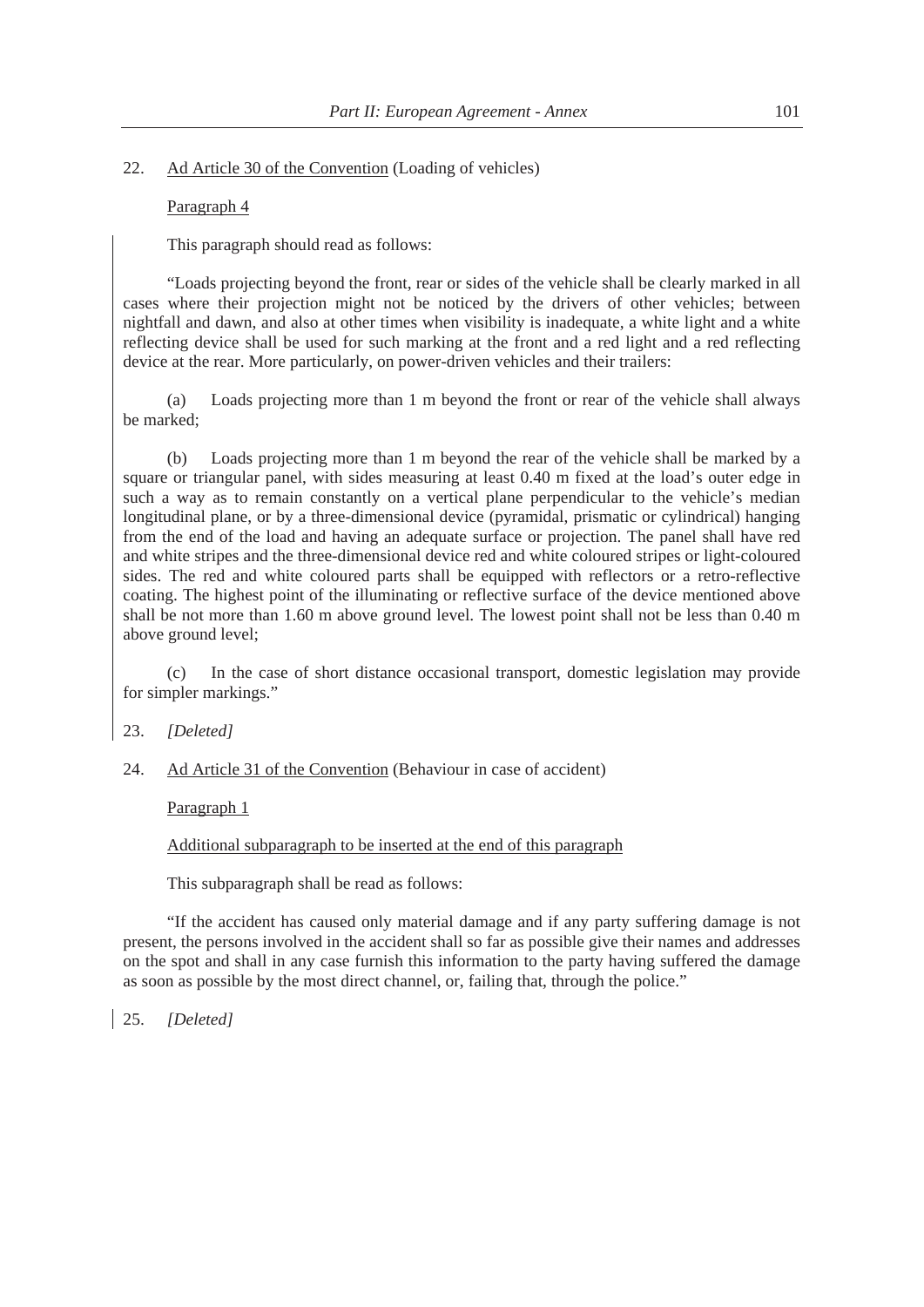26. Ad Article 34 of the Convention (Exemptions)

Paragraph 2

This paragraph shall be read as follows:

 "The drivers of priority vehicles shall not be bound, when warning of their movement is given by the vehicle's special warning devices, and provided that they do not endanger other road users, to comply with all or any of the provisions of Chapter II of the Convention, as they may have been modified by this Agreement, other than those of its Article 6, paragraph 2. The drivers of such vehicles shall operate such warning devices only when the urgency of their journey so warrants."

26 bis. Ad Article 39 of the Convention (Technical requirements and inspection of vehicles)

Additional paragraphs to be inserted at the end of this Article

These paragraphs shall be read as follows:

"4. (a) Motor vehicles in international traffic whose permissible maximum mass exceeds 3,500 kg, except those used for the carriage of persons and having not more than eight seats in addition to the driver's seat, shall satisfy specific requirements with regard to noise and pollutant emissions. In this respect:

- (i) Such motor vehicles shall have met as a minimum the technical requirements and limits of the series of amendments to the relevant ECE Regulations in force for the purpose of the 1958 Geneva Agreement at the date of their first registration after the manufacture;
- (ii) Such motor vehicles shall meet the minimum inspection requirements specified in the relevant ECE Rule(s); the compliance with the said requirements shall be checked during periodic technical inspections referred to in paragraph 2 of this Article.

 (b) For the purpose of this paragraph, the technical requirements and limits of a series of amendments to the ECE Regulations are deemed to be in force until the date from which type approvals granted under this series of amendments cease to be valid.

5. (a) The driver of a motor vehicle referred to in subparagraph 4 (a) above shall, in proof of its passing a periodic technical inspection, referred to in the aforesaid subparagraph as well as of its being in good working order, carry a valid, duly completed international technical inspection certificate.

(b) The certificate shall be issued either by a competent authority of the Contracting Party in which territories the vehicle is registered or subdivision thereof or on behalf and by authorization of such Contracting Party or subdivision thereof by an association duly empowered thereto by that Contracting Party or subdivision thereof.

(c) This certificate shall specify the date of first registration after the manufacture. The proof in this certificate concerning the said periodic technical inspection shall be not older than one year. It shall conform to the provisions of Appendix 2 to the 1997 Vienna Agreement.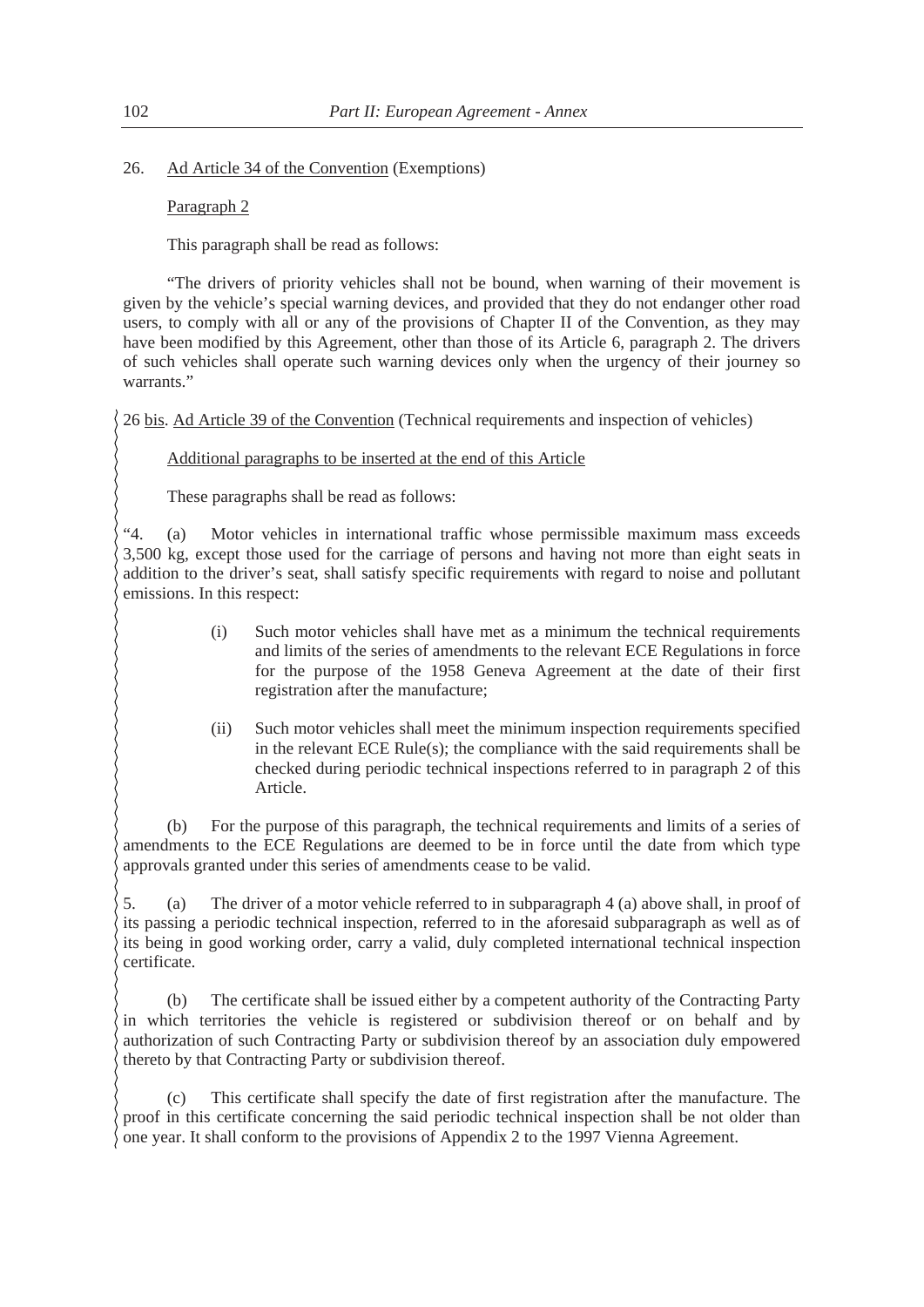(d) For vehicles referred to in subparagraph 4 (a) above, first registered after the manufacture two years or more after the entry into force of these Amendments, the certificate shall be issued or renewed only if they meet the requirements of subparagraph 4 (a) (i) above."

26 ter. Ad Article 40 of the Convention (Transitional provisions)

Additional paragraph to be inserted immediately after paragraph 2 of this Article

This paragraph shall be read as follows:

"3. (a) Two years after the entry into force of these Amendments, motor vehicles used in international transport whose permissible maximum mass exceeds 3,500 kg, except those used for the carriage of passengers and having not more than eight seats in addition to the driver's seat and their drivers shall satisfy the provisions of the additional subparagraph 4 (a) (ii) and paragraph 5 inserted at the end of Article 39 of the Convention.

 (b) Motor vehicles whose permissible maximum mass exceeds 3,500 kg, except those used for the carriage of persons and having not more than eight seats in addition to the driver's seat and whose first registration after the manufacture was granted before the entry into force of these Amendments or within two years following such entry into force shall not be subject to the provisions of the additional subparagraph 4 (a) (i) inserted at the end of Article 39 of the Convention, provided that they satisfy the provisions of this Agreement."

27. Ad Article 44 of the Convention (Conditions for the admission of cycles and mopeds to international traffic)

Paragraph 1

Additional subparagraph to be inserted at the end of this paragraph

This subparagraph shall read as follows:

 "On the side: Be equipped with amber reflex-reflectors fixed to the spokes of the wheels or with retro-reflective devices showing a continuous circle."

Paragraph 2, subparagraph (d)

This subparagraph shall read as follows:

 "(d) Be equipped with a red reflex-reflector at the rear, and a lamp showing a white or selective-yellow light to the front and a lamp showing a red light to the rear;"

Additional subparagraph to be inserted at the end of paragraph 2

This subparagraph shall read as follows:

"Be equipped with lateral markings consisting either of amber reflex-reflectors or retroreflective devices showing a continuous circle."